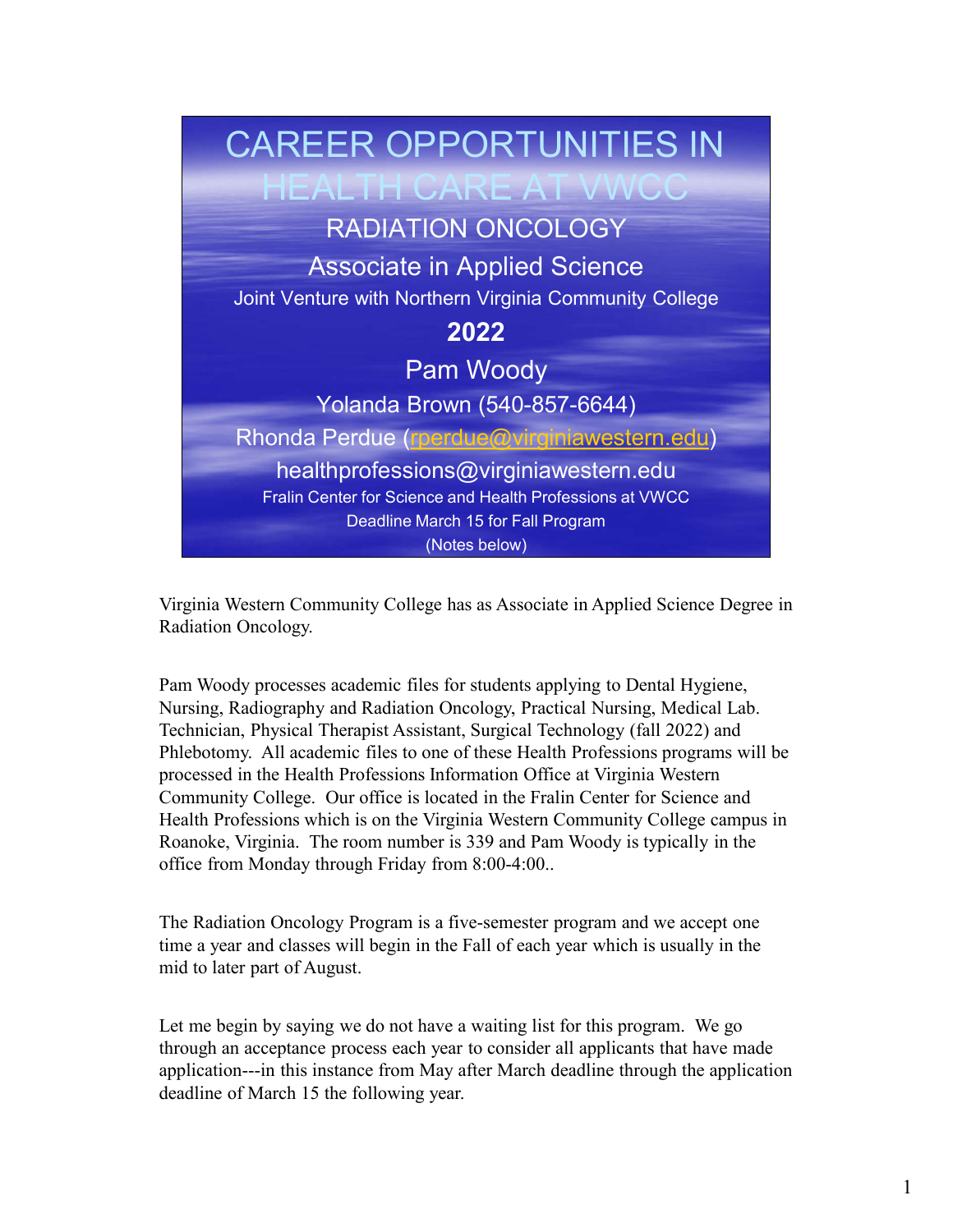This presentation will discuss the Admissions Criteria and Process, the prerequisites for the program, the Radiation Oncology Curriculum, a typical schedule for the first semester, if accepted, estimated cost of the program and some Admissions Statistics.

Let me mention the Joint Venture Site of Northern Virginia at the Medical Education This presentation will discuss the Admissions Criteria and Process, the prerequisites for the program, the Radiation Oncology Curriculum, a typical schedule for the first semester, if accepted, estimated cost of the progra for each site. All application materials come to the Health Profession Information Office at VWCC.

If you are inquiring about the profession or classes (not the application process) you may contact the Program Director, Ms. Conner at 540-857-6104.

For information regarding the application process and verification of complete academic file, prior to receiving the advising letter, you may contact Ms. Yolanda Brown and for assistance with career choices and course selections, you may contact Ms. Rhonda Perdue.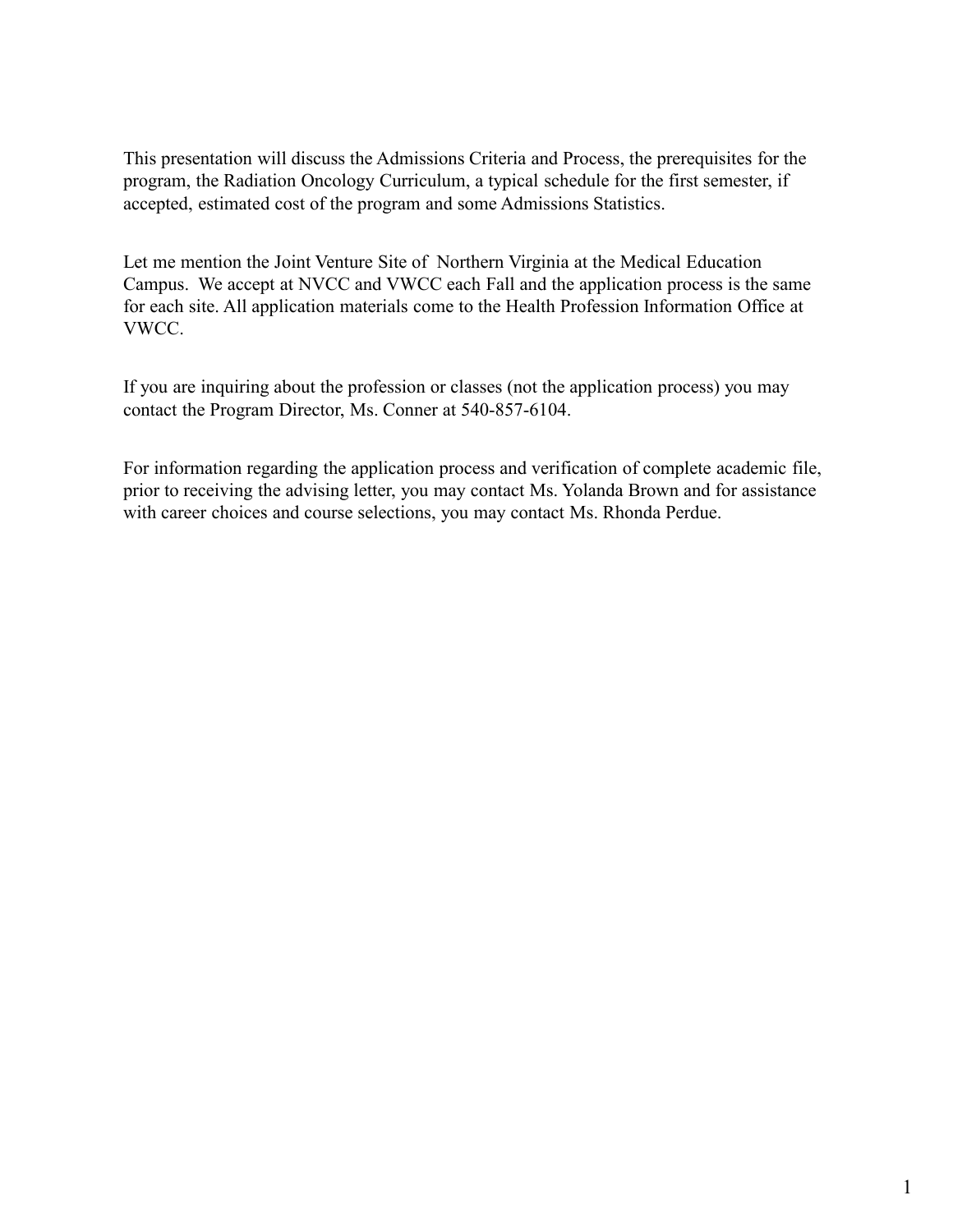

The Radiation Oncology program is academically challenging in regards to it is a very intense program.

It does have a strong math and science orientation as studies have shown if students are successful in Math and Science they should be successful in a Health Technology program. That is one reason we have the math and science prerequisites for our program and that science and math is the basis for our courses.

The program does consist of classroom and clinical components. At VWCC, we have an on-campus lab with a linear accelerator to help facilitate learning and students also go into the clinical sites. Some of the clinical sites we use include the Carilion Cancer Center, Lewis-Gale, Pulaski, Allan B. Pearson in Lynchburg, and Hospital in Martinsville. Some of the local sites are used for the Joint Venture Site at NOVA which can include Fairfax, Gainsville, Winchester, Loudoun, Reston, Potomac, and Alexandria and the new clinical site for either program is Harrisonburg.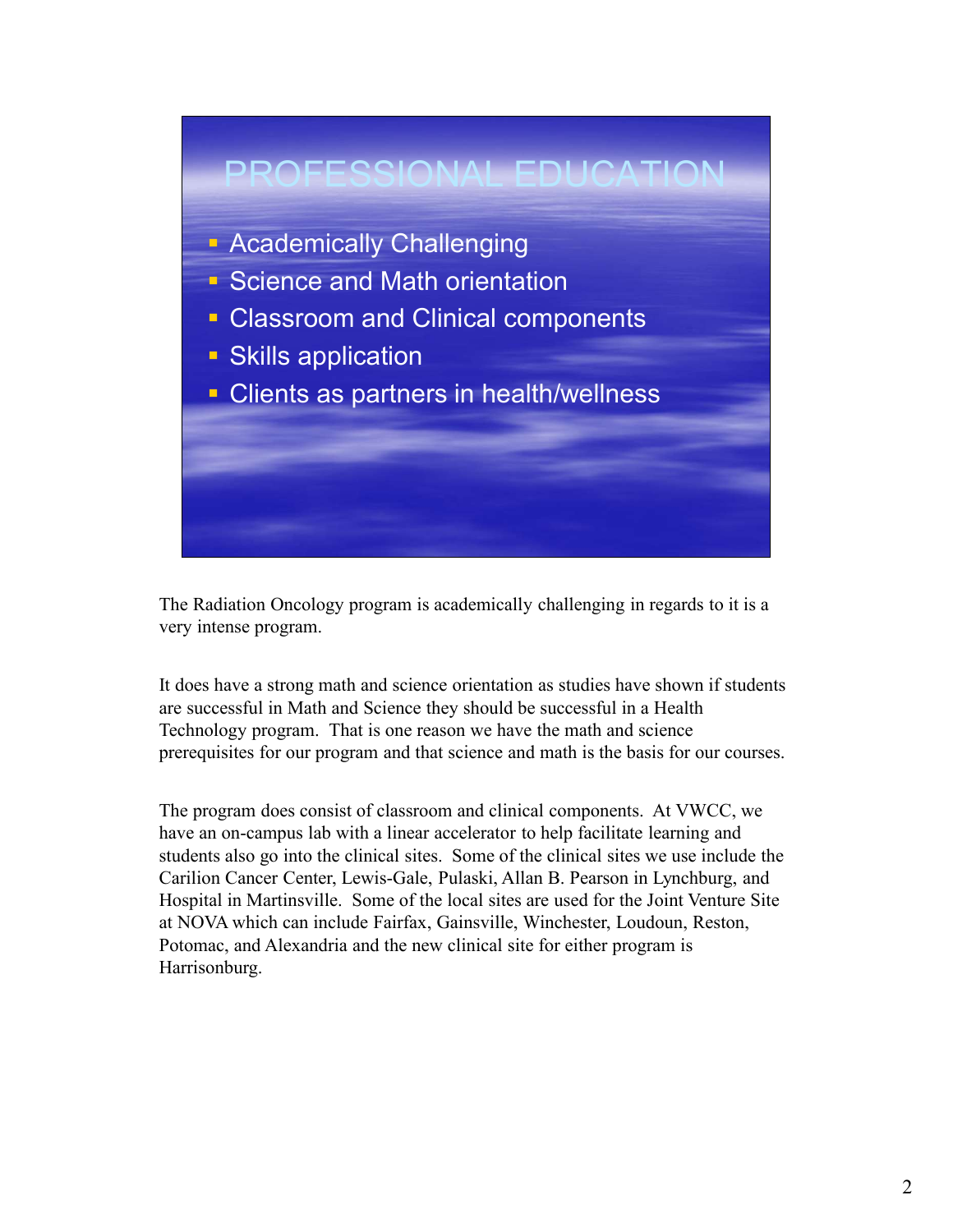

For high school grades for prerequisites—if grades are on semester and one semester you make a "B" and the second semester you make a "D"—you will need to repeat this course at VWCC or another Community College. Both semester grades need to be a "C" or above unless number averages are included.

One lab science—HS Biology and College Biology is acceptable---Chemistry can help with the Radiography Physics you encounter in second year of program. Please note that at VWCC, a recent Biology (within the last three years) is required prior to enrolling in BIO 141. (A challenge exam is available and more details are on the next slide.)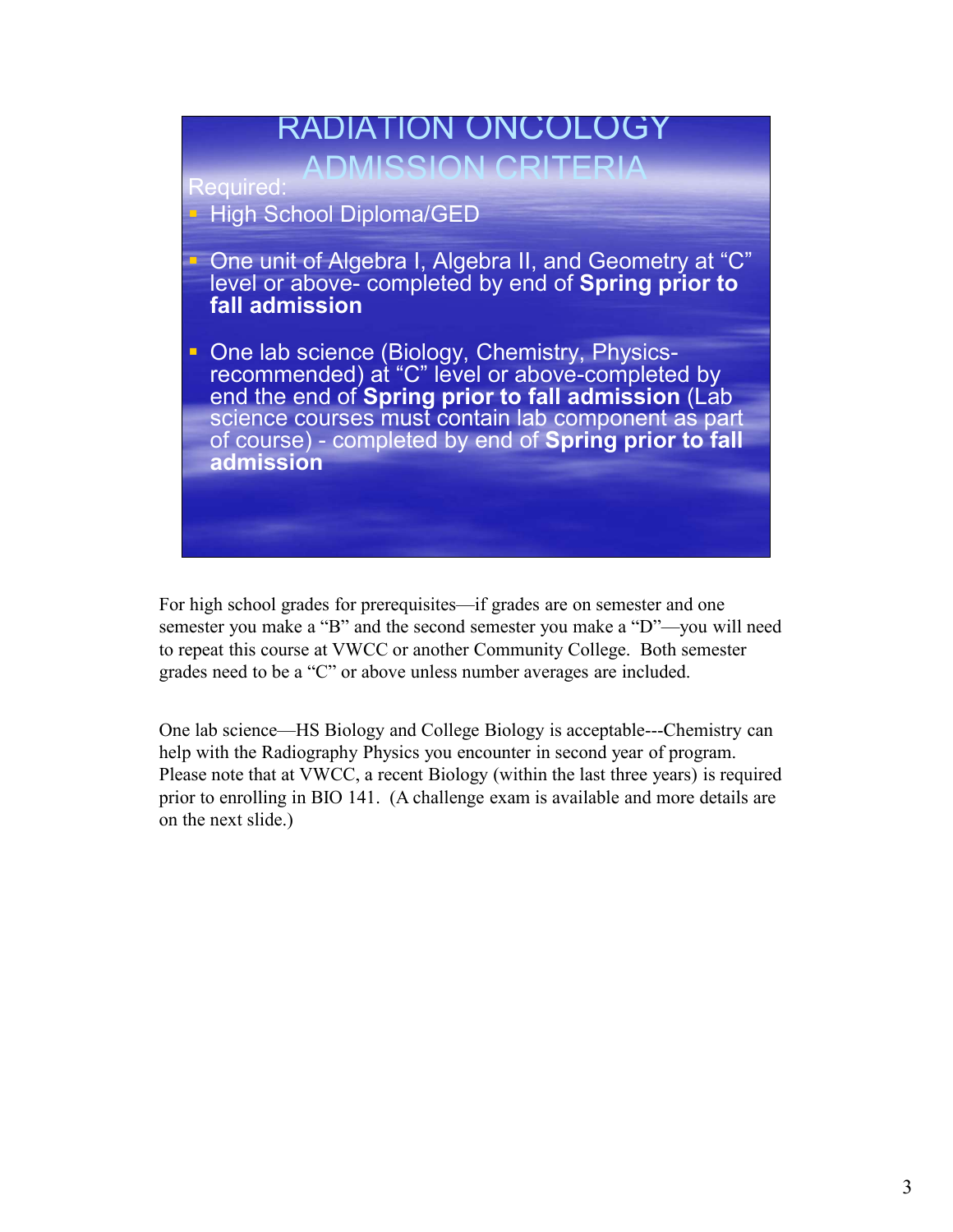# RADIATION ONCOLOGY ADMISSION CRITERIA

**College level BIO 141 (Anatomy and** Physiology I, MTH 161-Pre-Calculus,<br>HLT141-Introduction to Medical Terminology, and two credit SDV 101- **Orientation** to Health Professionscompleted by end of Spring prior to fall admission

 High School/College GPA 2.5 or above by end of Fall prior to spring deadline. (If using college GPA must have at least 12 credit hours of college credit in 12 month time-frame to use GPA.

BIO 141-completed within five years of beginning the program. Pre-requisites at VWCC include a recent Biology, BIO 101 within the last three years with a final grade of "C" or higher or completion of NAS 2 within the last three years (this is a course that helps prepare you for BIO 141) or you may complete the challenge exam to try and place into BIO 141. The challenge exam scores are good for three years as well. The test is completed at the Testing Center and the score is delivered to your school email account within a week. Must complete the challenge at 75% or higher to be allowed to enroll in BIO 141. You must also be ready for ENG 111.

MTH 161-pre-requisites include math units 1-9. and MTH 161 must be completed within the last five years of beginning of the program.

HLT 141-one credit.

SDV 101-two credits—Orientation to Health Professions, which is designated with a "P" on the course listing. Please note that if you have obtained a Bachelor's Degree (in the United States or provided documentation from an organization that indicates the equivalent of such in your country), we can waive the two credits of SDV 101 and award the two credits of SDV based on completion of the Bachelor's Degree (or Associate Degree).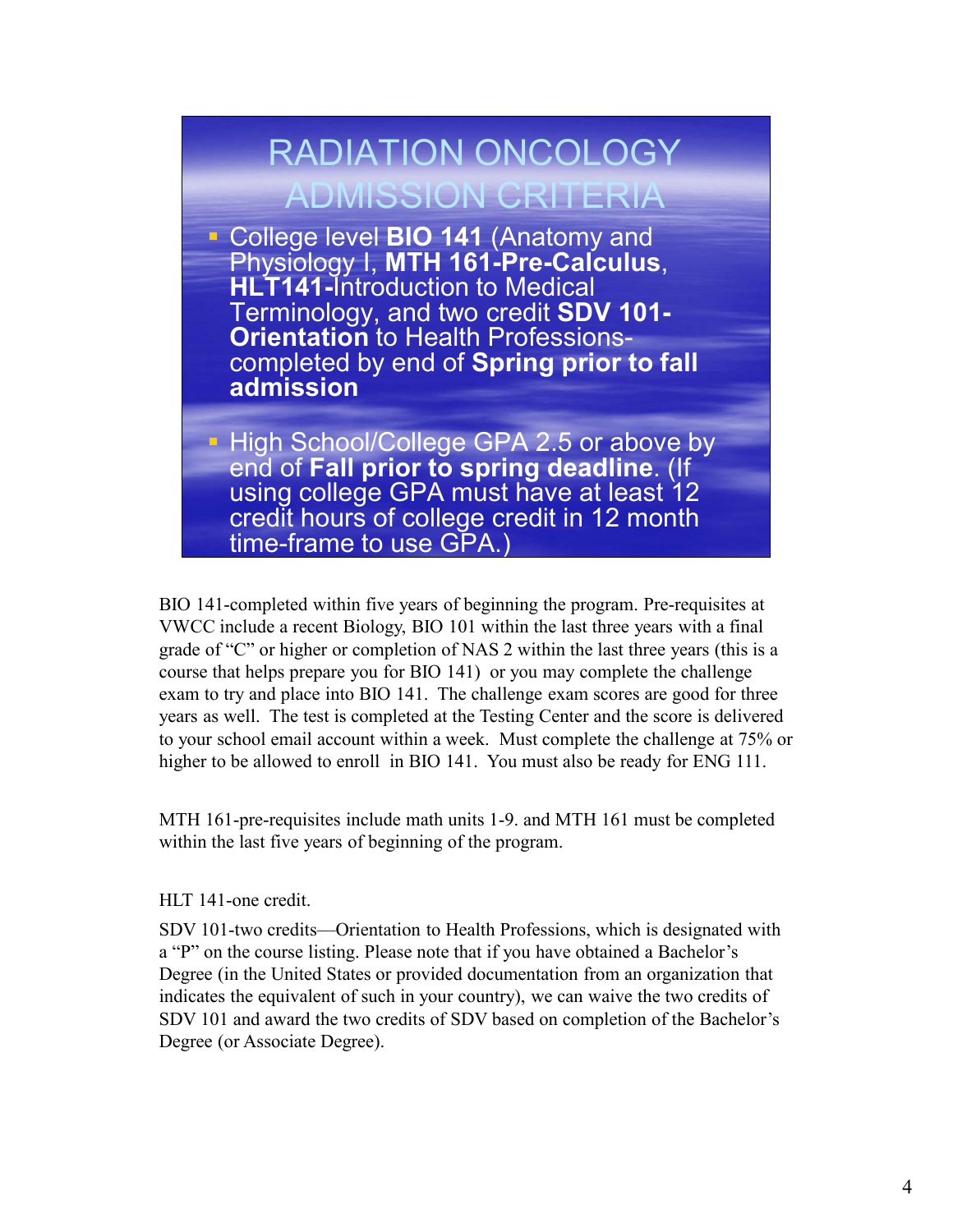GPA is calculated at end of Fall because the Admissions Committee meets prior to the end of Spring semester. College GPA must be based on at least 12 credit hours of college credit in 12 month timeframe.

We look at academic history from HS to most recent---emphasis is placed on the most recent academic accomplishments.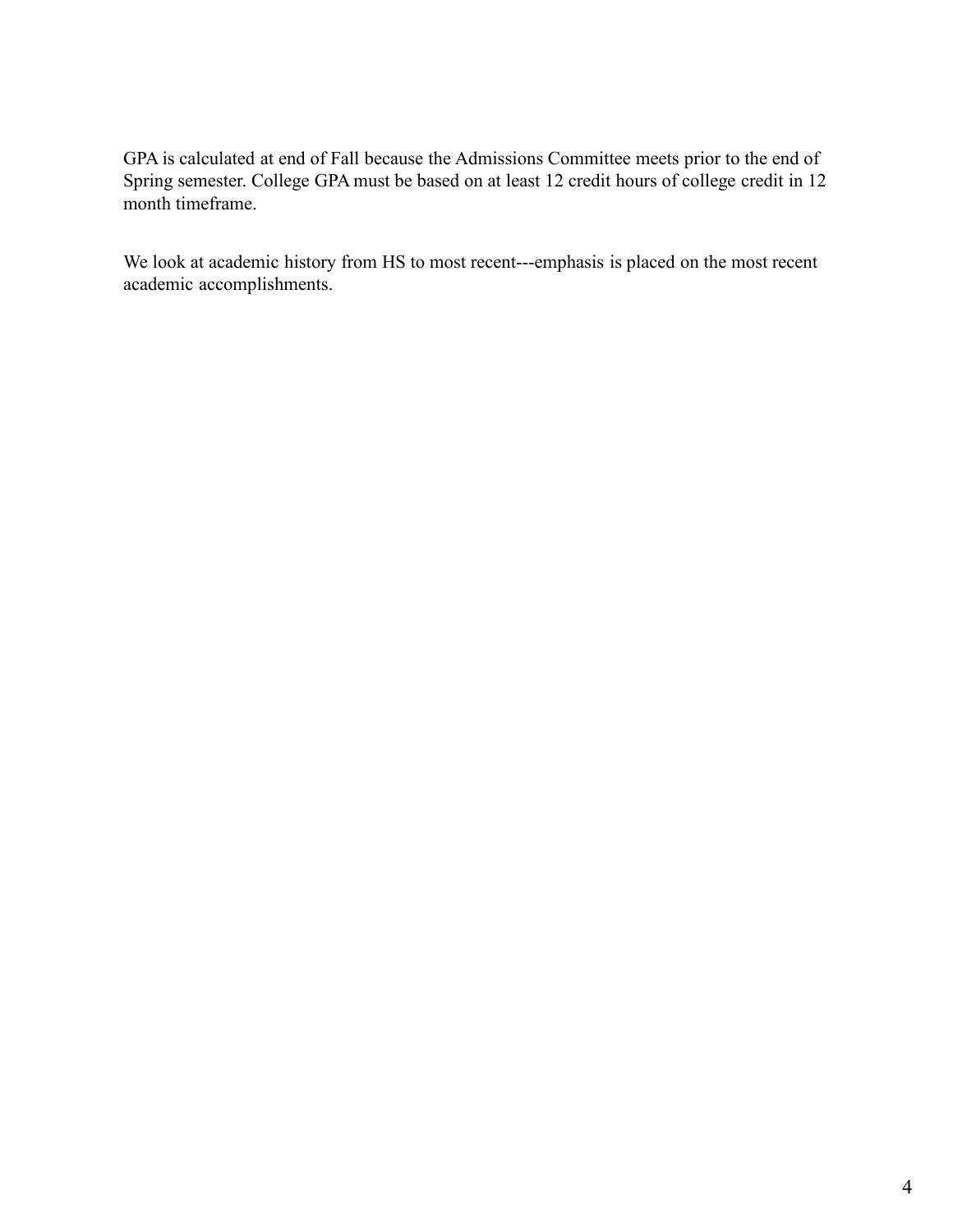

Complete the VWCC application and indicate you are interested in CSC: Introduction to Radiation Oncology. This helps us "track" the students. This also allows for the Admissions Office to "match" transcripts that may arrive at the Admissions Office with your academic file. Joint Venture applicants also must apply to VWCC and this needs to be the first step in the application process.

Complete the Radiation Oncology application and return to Pam Woody at VWCC.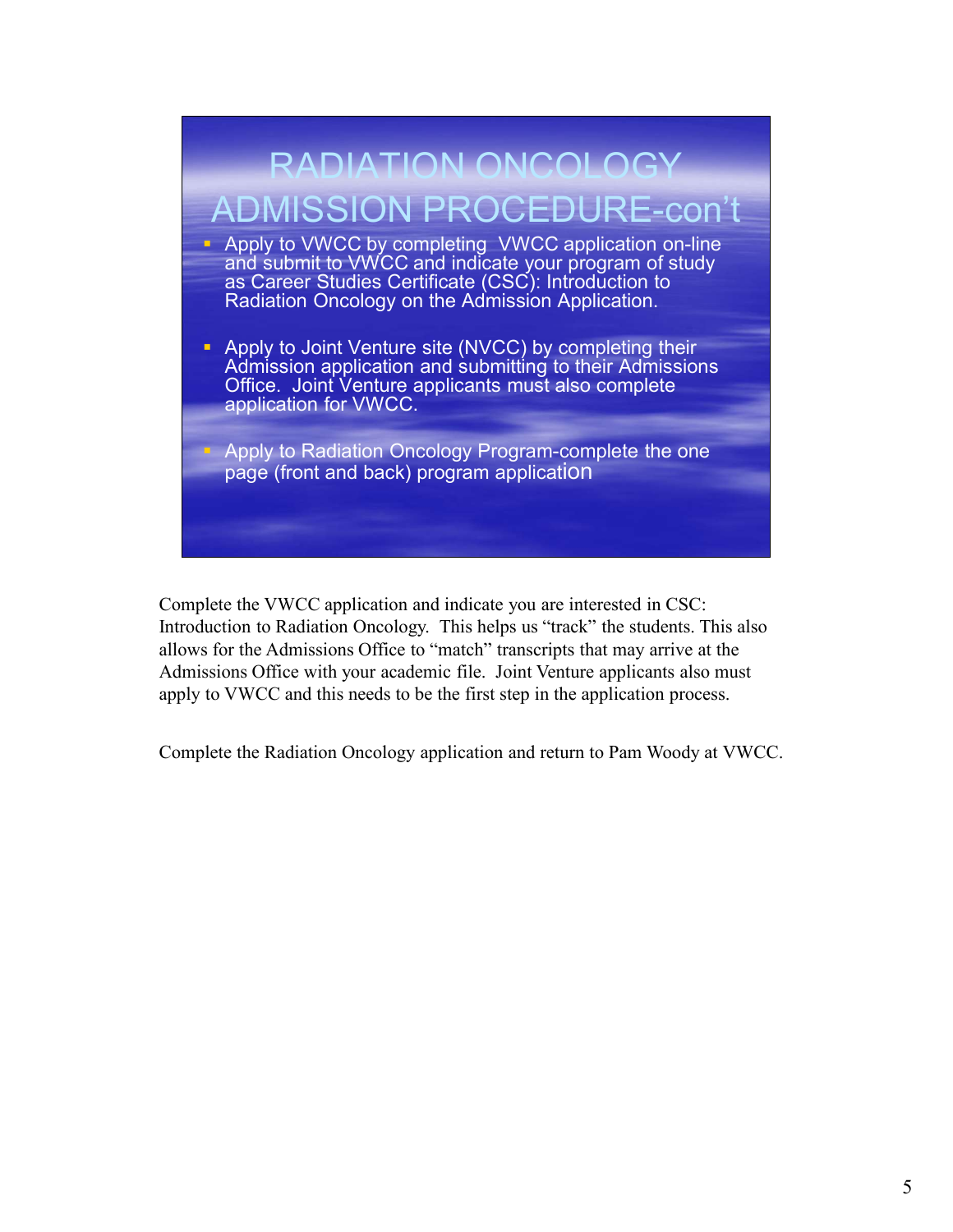

Once evaluated, applicants are sent an "advising letter" informing you about prerequisites<br>and career support classes. VERY IMPORTANT—IF YOU HAVE NOT RECEIVED<br>THIS LETTER-YOU WILL NOT BE CONSIDERED—usually there is a three

Deadline is March 15—no exceptions!

It is in your best interest to **apply early** so we can advise course selection for Spring<br>semester and etc. Even if you lack some of the prerequisites, we update your record in<br>January to reflect courses completed in Fall

For those ineligible to continue in the process you will receive a letter in late March that will indicate why you are ineligible. Reasons may include missing items like updated college transcripts, or missing pre-requisit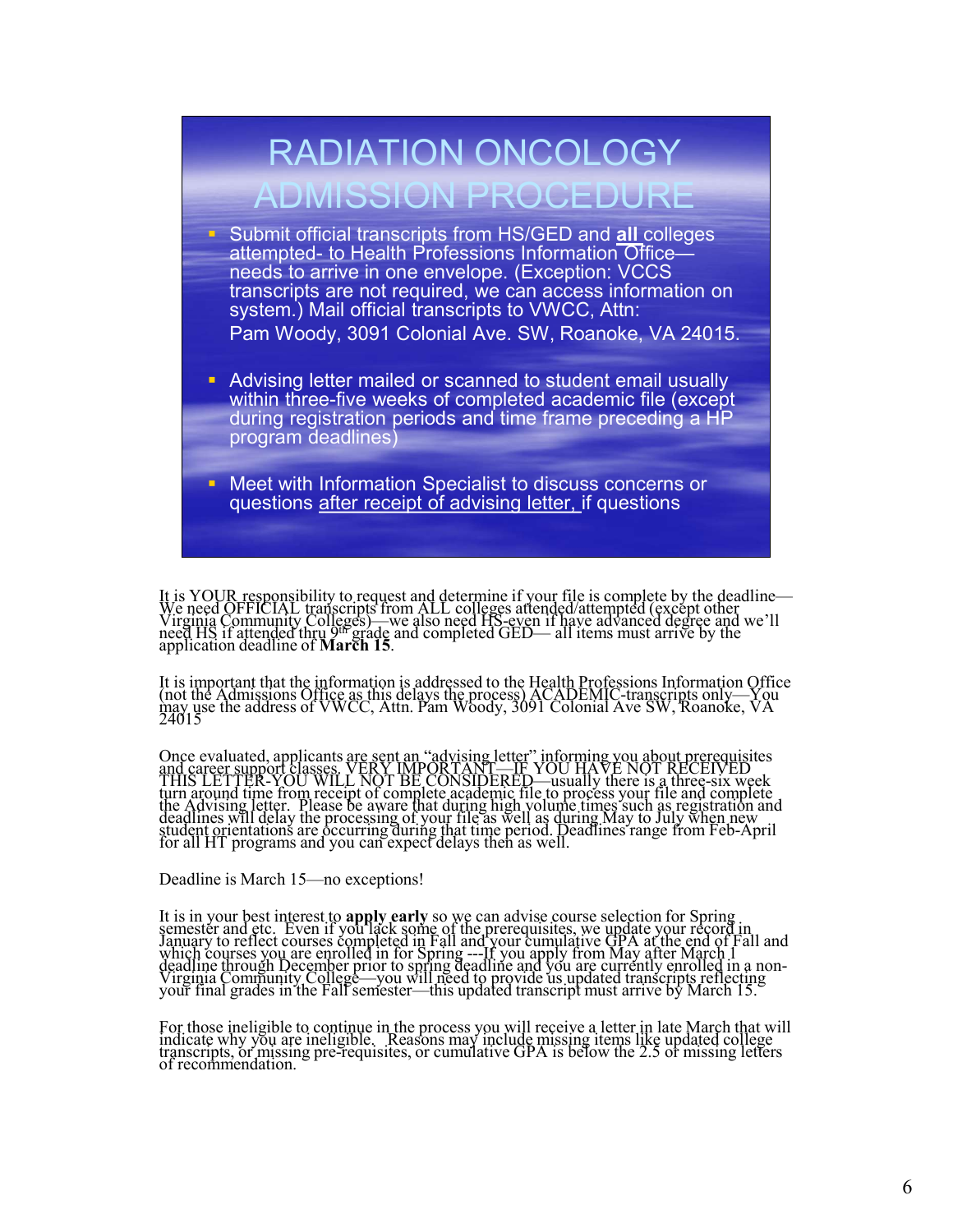

The next step in the process will be for you to include two letters of recommendation. These can be from employers or professors and they can come directly to the Health Professions Information Office. If you would like, you may have the letters mailed to you and do not open them and forward them to the HPIO. Then you will know that you have submitted both of them to the application deadline.

Part of the application process also includes for you to submit a copy of your health care license or certification. Applicants who are RTs must be certified by a nationally recognized Radiologic Science credentialing agency. Other health care providers who are graduates of programs recognized by national accrediting agencies and other individuals meeting admissions criteria will also be considered for admissions.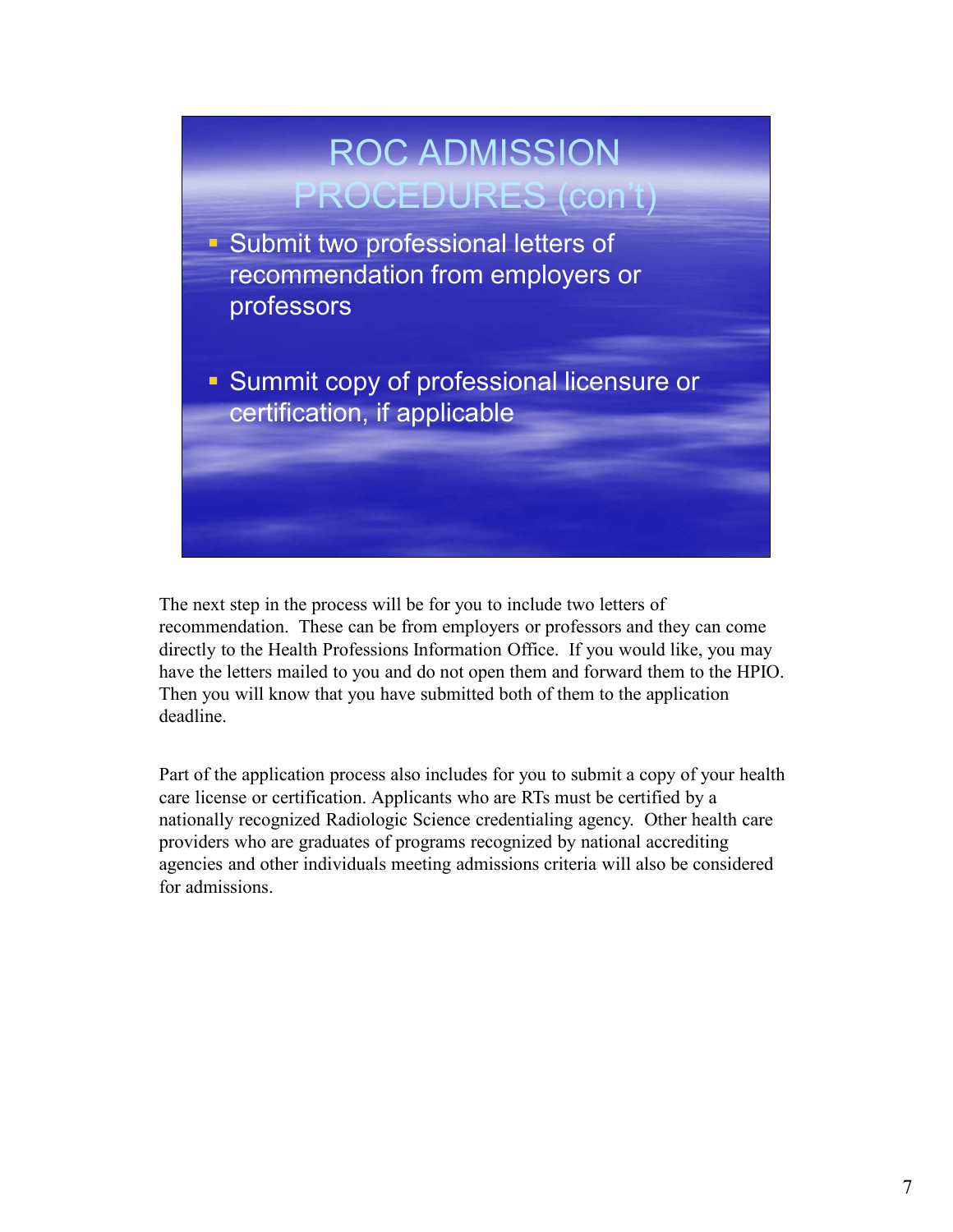

The application deadline of all applicant materials is March 15 prior to fall admission.

During the Spring semester, we will also begin to schedule interviews with the Program Director or faculty members. This typically occurs in April and applicants are notified in May of their status regarding their fall program.

During the interview, the faculty are trying to determine if you have the people skills and temperament that is required to work with oncology patients. They also want to make sure that you understand what your duties will involve and if you have a good understanding of the profession.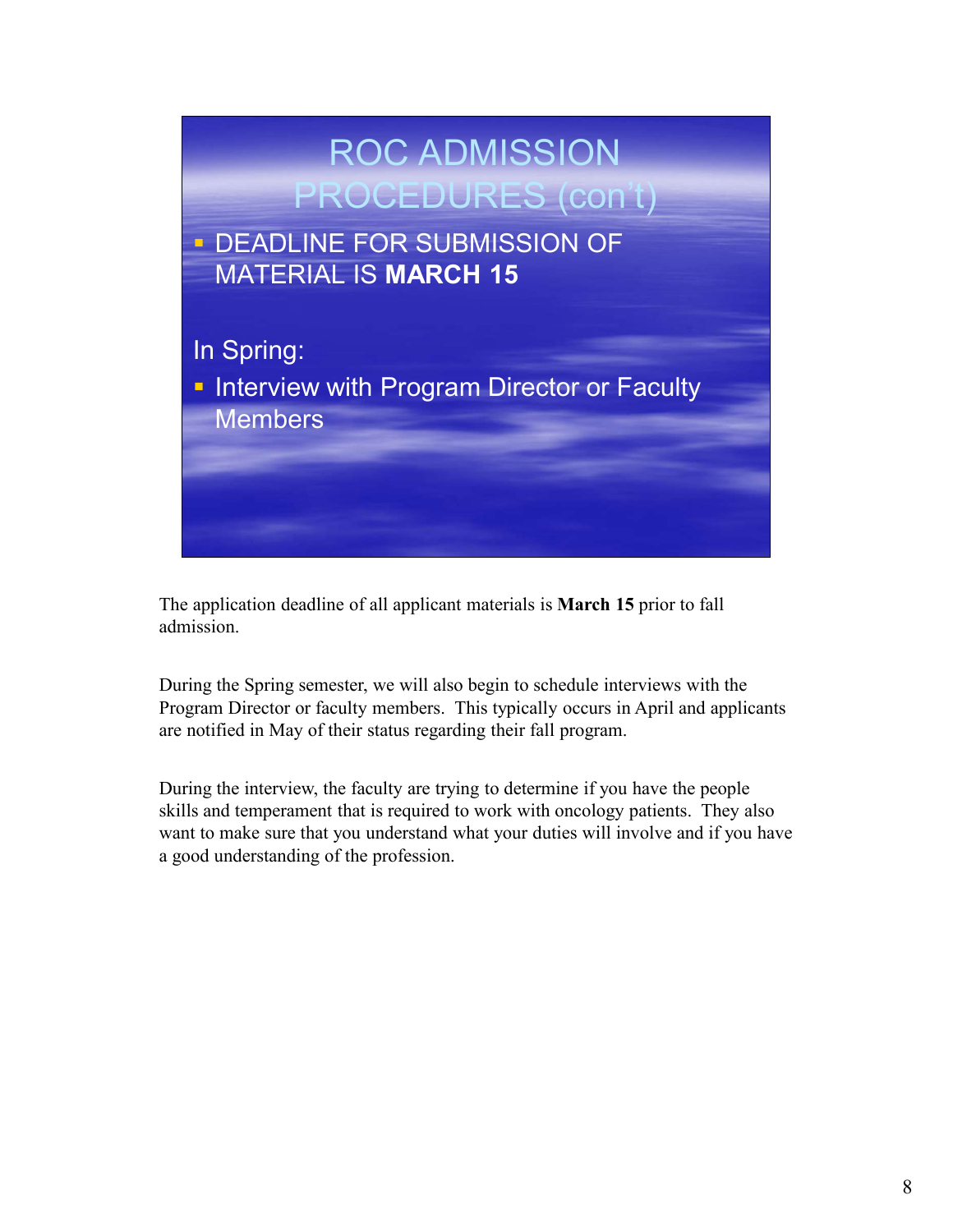

Anytime you move or change your name during the application process, you need to inform the Health Professions Information Office. We use a separate database than the college and if you inform Admissions, we will not know of the changes and we need to maintain contact with you in regards to the next step in the application process. /We will need changes in writing with an identification number such as your student id and if your name changes, we will also need a copy of your marriage license or your driver's license that reflects the name change.

You need to review the Essential Functions which are available from the Program Director or located on the Radiation Oncology website to make sure that you are able to perform these functions or if we can make reasonable accommodations for any disability.

If you have been convicted of a Felony or misdemeanor, you need to contact the number for the American Registry of Radiologic Technologist as you may be ineligible to set for the registry. In addition, you may not pass the background  $\&$ urine drug screening that is required of all HP students in relation to our contract with our clinical sites. If you do not receive a clear criminal background check or negative drug screening the clinical sites may not allow you to go for clinical and therefore, you will be unable to fulfill your clinical requirements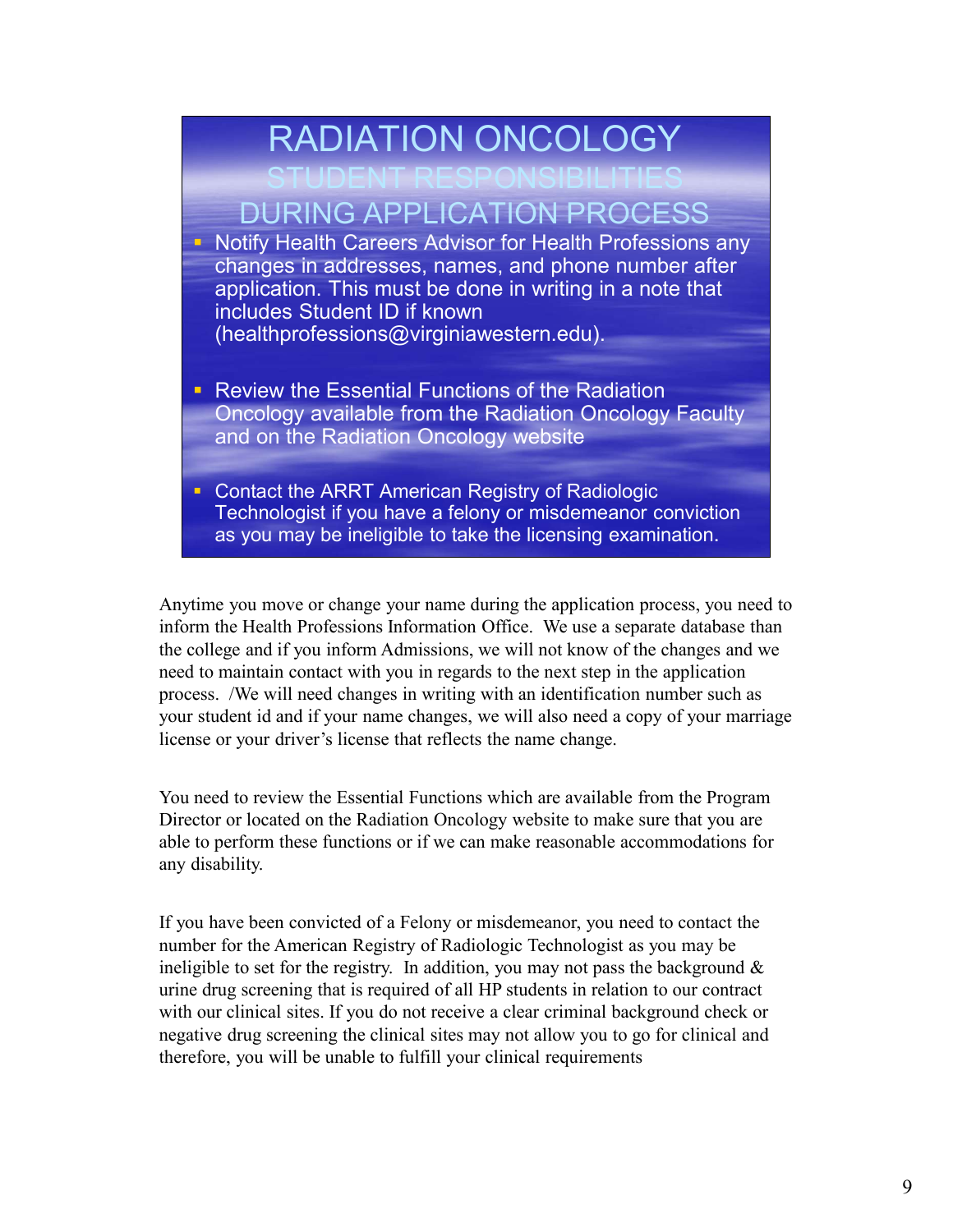

Your Admission is contingent upon satisfactory receipt of medical examination, the required CPR certification, clear criminal background check an negative urine drug screening. The forms and the amounts of the above and other cost associated with the beginning of the program will be mailed in the orientation packet that is mailed once we have selected our class and they have accepted their positions, which is usually in late May or June. CPR is generally provided by VWCC—need to wait to obtain CPR as a specific type is required—you will be notified in your orientation packet the type that is required and the offerings that VWCC will be having during the summer prior to the beginning of the Fall semester. In addition, information will be given with the orientation package on steps to complete the necessary medical information and background information and etc.

In addition, your responsibilities include maintaining at least a "C" average in all of your Oncology courses as well as support classes such as PHI 220, ENG 111 etc.

Students must also have access to the Internet to be able to have classes delivered to their home computer.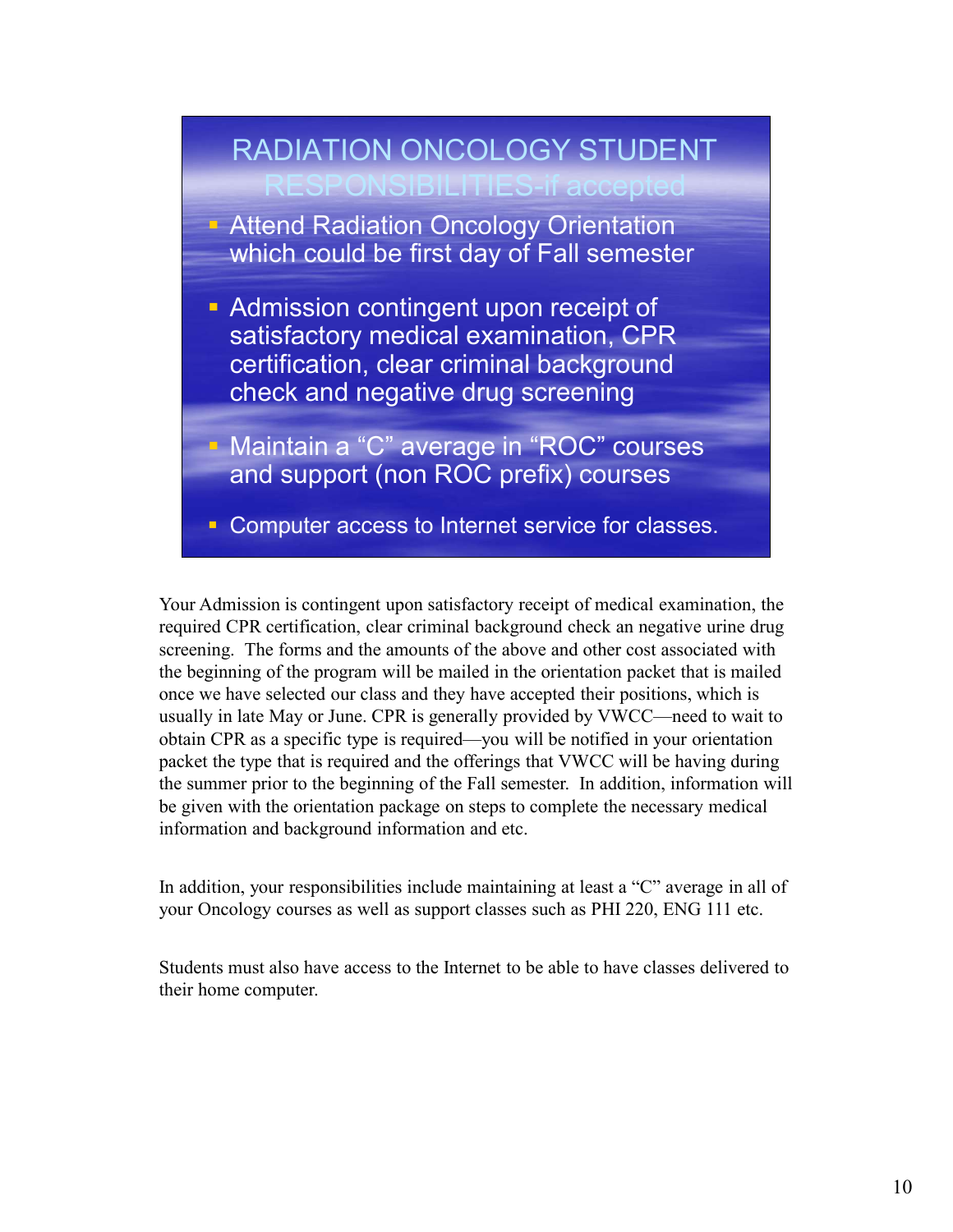

Clinical times are usually 8:00-4:30 on Tuesday and Thursday during the second semester.

Monday and Friday 8:00-4:30 during the third semester, M,W and F 8:00-4:30 for the 4<sup>th</sup> and 5<sup>th</sup> semesters. Classes meet on non-clinical days. Some classes are delivered to your computer at home. These times are tentative and could change every fall.

Your orientation packet will include information in regards to the supplies, uniforms, and monies that are required to begin the program.

Of course providing transportation to and from the college or our clinical sites are your responsibility.

Clinical locations rotate every month.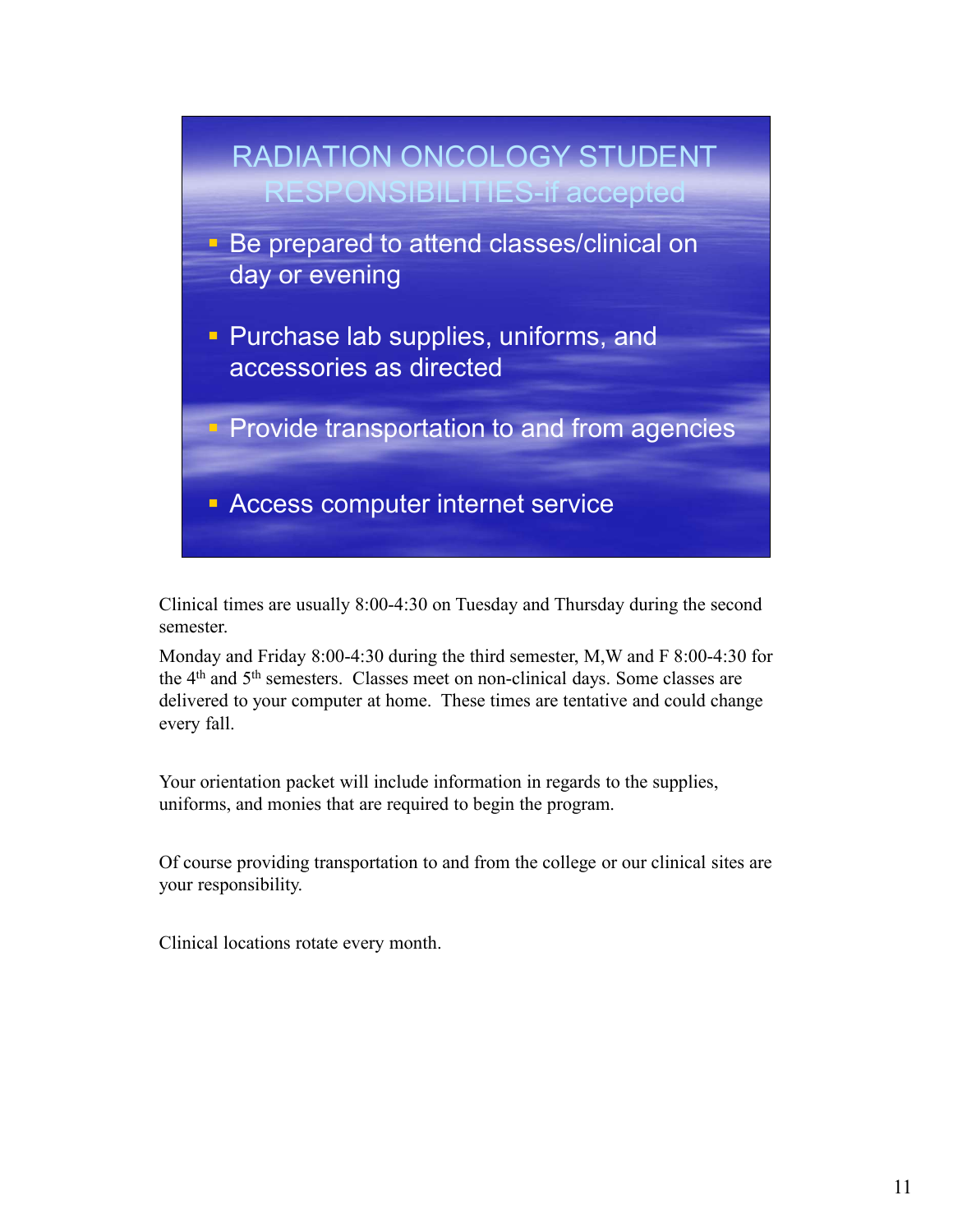### CREDENTIALS FOR PRACTICE

### AS A REGISTERED RADIATION THERAPIST (RT-T)

- Graduate of an accredited program (VWCC's Radiation Oncology program is accredited by Joint Review Committee on Education in Radiologic Technology.)
- **Successful completion of the National Registry Examination**

Many states require separate state licensure

**Completion of 24 hours of continuing education over a two** year period.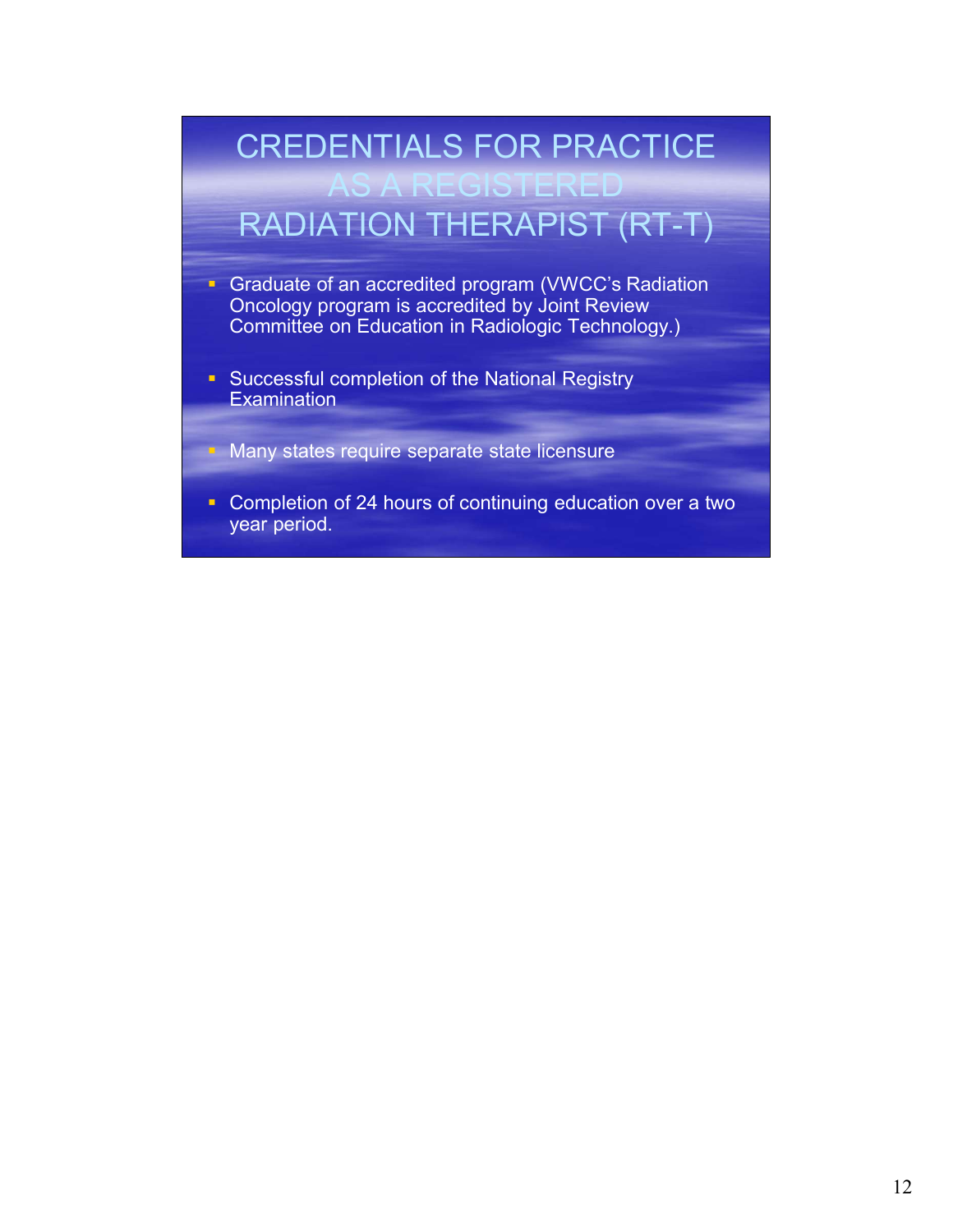# PRE-PREREQUISITE COURSES-ROC

PRE-PREREQUISITE<br>COURSES-ROC<br>ENF 1 or ENF 2 or ENF 3- English testing may be required<br>for all new students unless waived by High School GPA<br>within the last five years. A New Student Advisor can assist<br>in determination of n for all new students unless waived by High School GPA within the last five years. A New Student Advisor can assist in determination of needed placement. Please check with Advising Specialist at other colleges to determine the testing required and classes that can be completed to fulfill any deficiencies. Upon completion of the examination, we can determine course sequence.

Depending on your academic history it may be necessary for you to take a placement evaluation at the campus you are planning on completing courses. When we review your academic file, we can determine if you need to take the Placement Evaluations. The internal placement evaluation,, will determine your writing and mathematical abilities. This evaluation and the required courses must be completed prior to registering for a college level English class or any class that requires reading or an upper level of math. VWCC applicants will need to work with New Student Advisor for determination of results. Sometimes it is necessary to complete the English sequence of a non-credit English to assist you with some skills needed for success in higher level courses.

Readiness for ENG 111 is required before BIO 101/NAS 2, PSY 200 and other courses requiring writing and reading skills. For instance, if you need to register for ENF 3 and ENG 111 and plan to complete BIO 101, you will need to either be enrolled in the ENF 3 and ENG 111 as well as BIO 101 or complete the sequence of ENF 3 and ENG 111 prior to enrolling.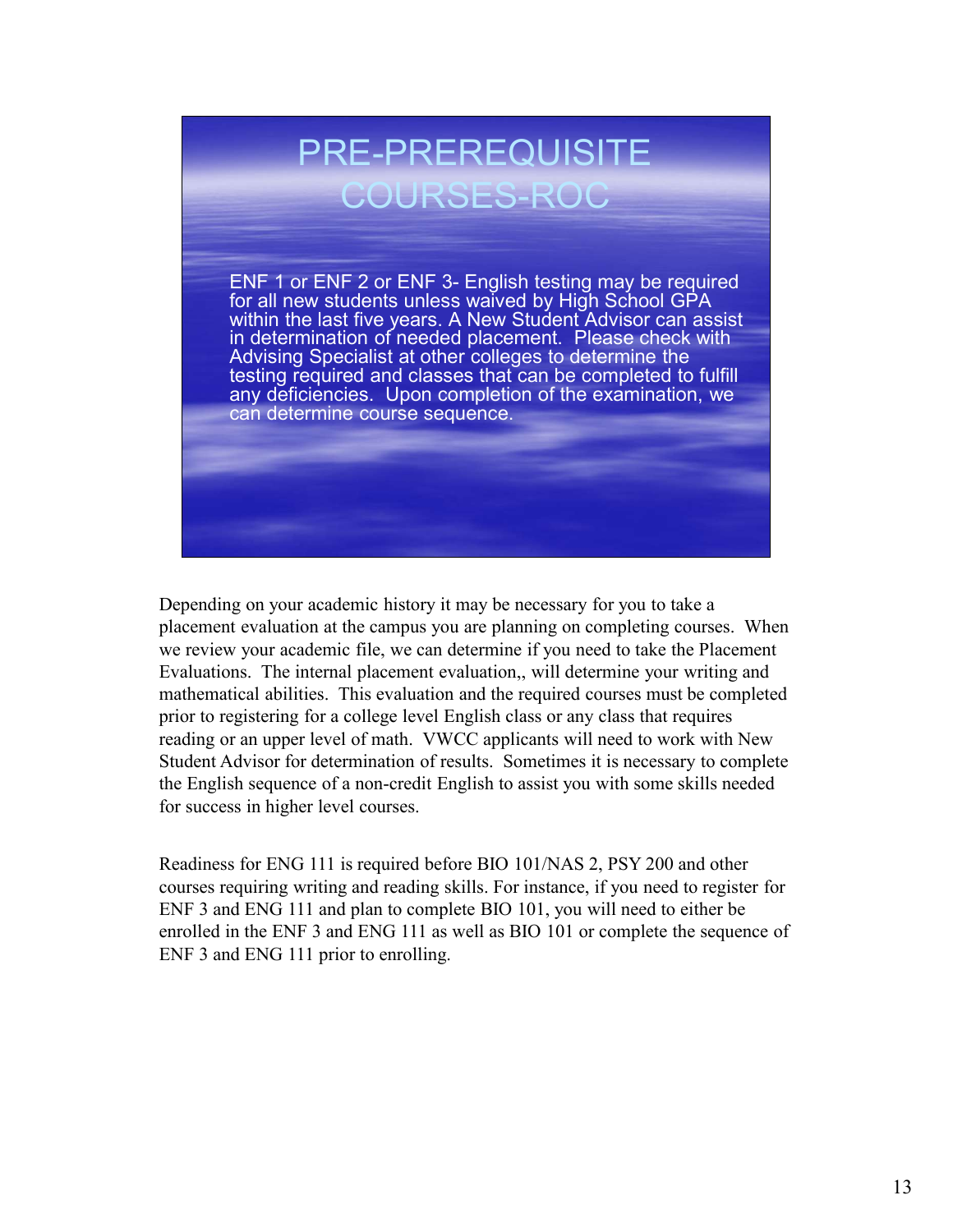

For the math requirement at VWCC, if you need Algebra I, Algebra II or Chemistry and you have not completed the required courses within the last three years, you will need to be tested to evaluate where your math skills are at this point in time. The equivalent of Algebra I and II is successful completion of math units 1-9. Units 1-5 are required prior to completing BIO 101 or CHM 5.

These prerequisite courses can be fulfilled in High School with a final grade of "C" or higher or completed at a community college or another college or universities with a grade of S or C or higher.

Some prerequisite courses can be fulfilled in High School with a final grade of "C" or higher or taken at a community college or another college or universities with a final grade of C or higher.

Algebra I & Algebra II are units 1-9 and units 1-5 are required before registering for Biology 101 or Chemistry 5 and units 1-5 are required prior to enrolling in Biology 101. You may need to complete the internal placement and place out of math units 1-9 if it has been several years since you have completed a math course. (The internal placement may also be required prior to registration for MTH 161).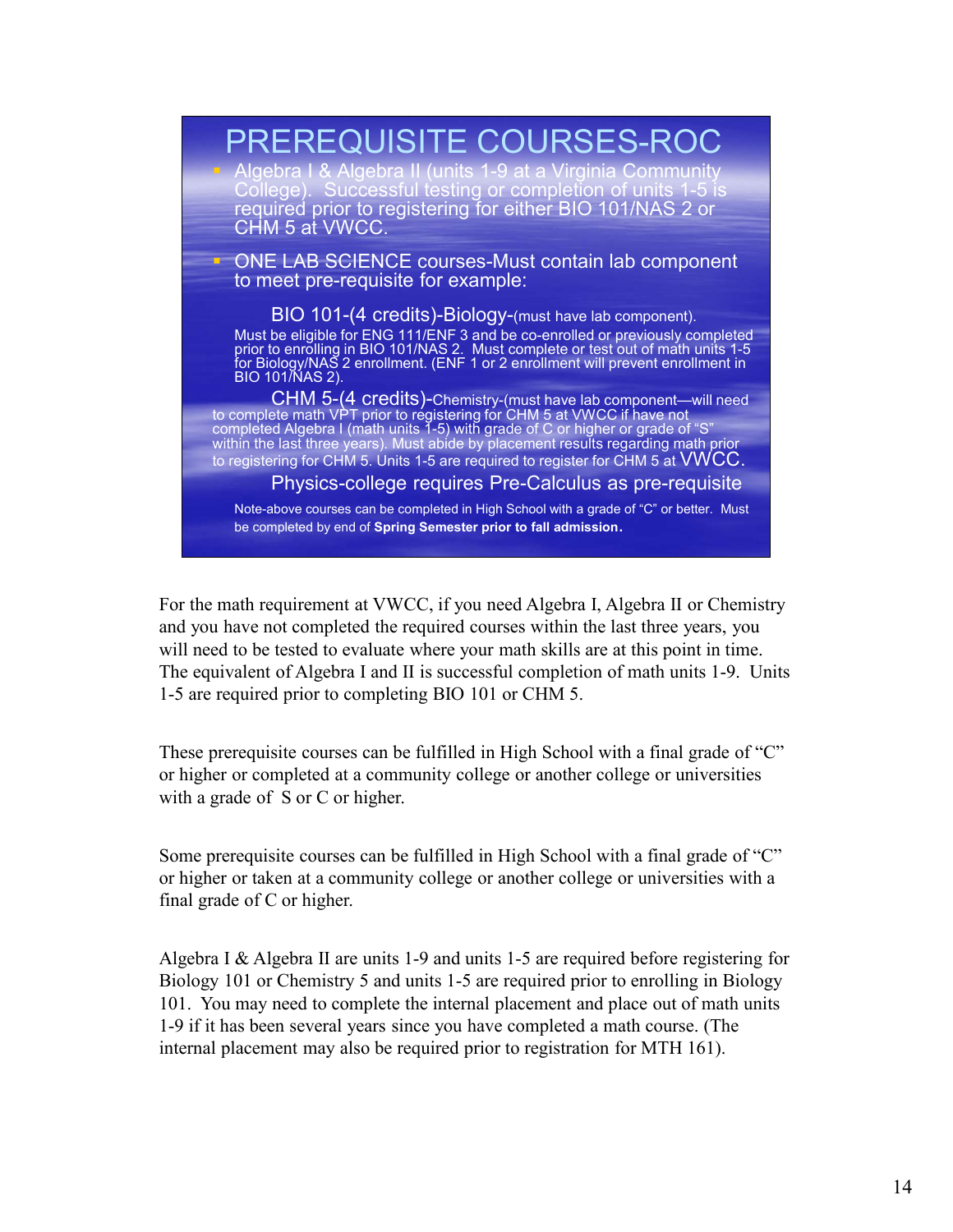One lab sciences can be Biology from High School and college level BIO 101. Can also be fulfilled by completing Biology 101 from college. The sciences must be from Biology, Chemistry or Physics and contain lab components. Ecology and consumer Chemistry are two courses that can NOT be used to fulfill the requirement

Biology must have a lab component and can be completed in HS with grade of "C" or higher or can be completed at college by completing BIO 101 at a college. Remember it must have a lab component.

Chemistry 5 is required to fulfill the prerequisite—the chemistry must have a lab—some of the other colleges may offer another chemistry that can be used to fulfill the requirements and you will need to check with the Counseling office at that institution to make sure that you meet the prerequisites for the class. For VWCC, you will need to place out of math units 1-5 to take CHM 5 because of the math skills needed to successfully pass this course.

If you take math units 1-9 , and/or Chemistry 5 you will receive a grade of "S" for satisfaction, or "U" for unsatisfactory or "R" for repeat. Your grade must be an "S" in order to fulfill these requirements.

You are encouraged to complete a General Physics course as the background in this course can assist with understanding in the program.

Most lab science courses will take two nights a week to complete because of the lecture and the lab components.

Must have lab components for the two lab science courses.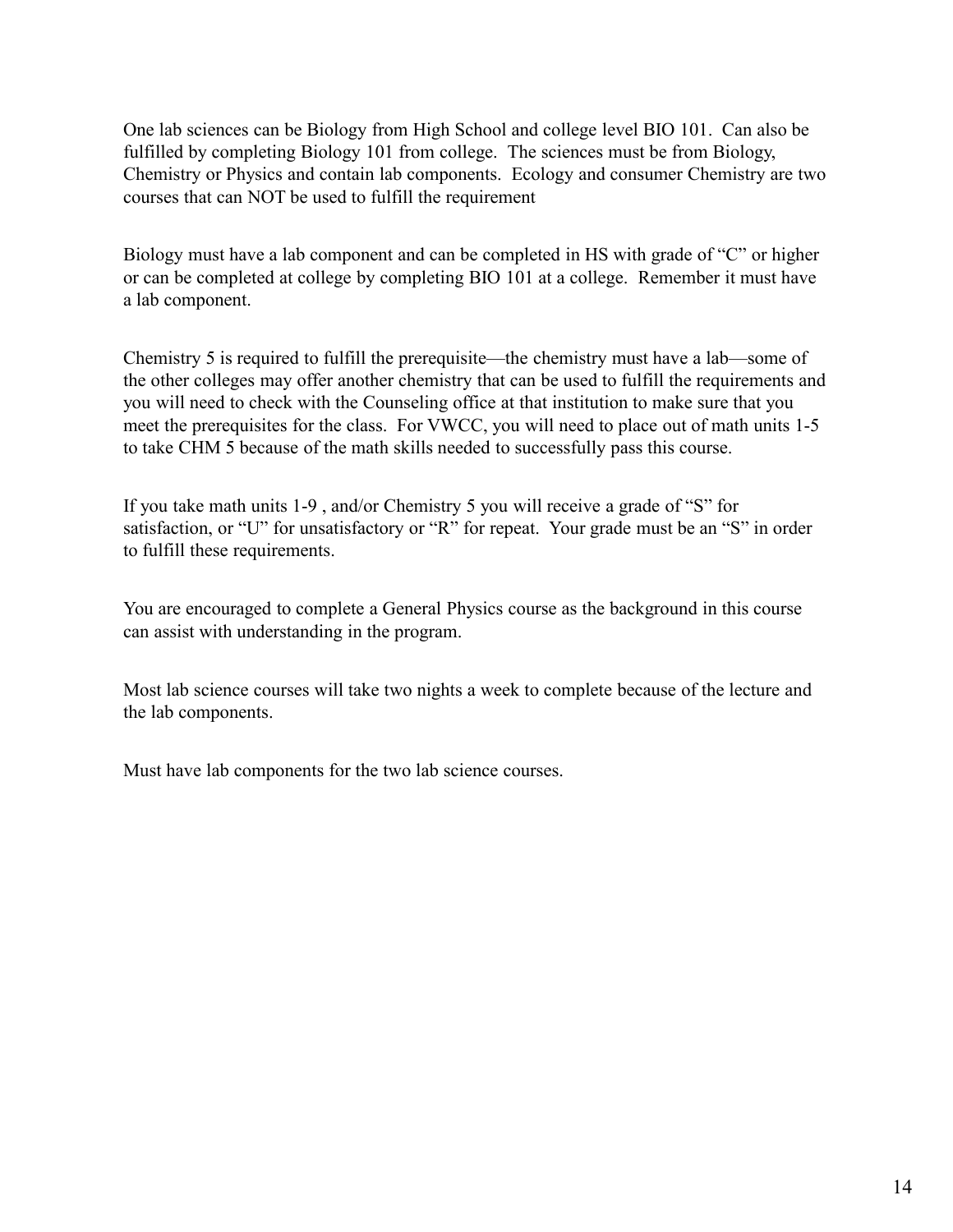

BIO 141-completed within five years of beginning the program. Pre-requisites at VWCC include a recent Biology, BIO 101 within the last three years with a final grade of "C" or higher or completion of NAS 2 within the last three years (this is a course that helps prepare you for BIO 141) or you may complete the challenge exam to try and place into BIO 141. The challenge exam scores are good for three years as well. The test is completed at the Testing Center and the score is delivered to your school email account within a week. Must complete the challenge at 75% or higher to be allowed to enroll in BIO 141. You must also be ready for ENG 111.

MTH 161-pre-requisites include math units 1-9. and MTH 161 must be completed within the last five years of beginning of the program.

HLT 141-one credit.

SDV 101-two credits—Orientation to Health Professions, which is designated with a "P" on the course listing. Please note that if you have obtained a Bachelor's Degree (in the United States or provided documentation from an organization that indicates the equivalent of such in your country), we can waive the two credits of SDV 101 and award the two credits of SDV based on completion of the Bachelor's Degree (or Associate Degree).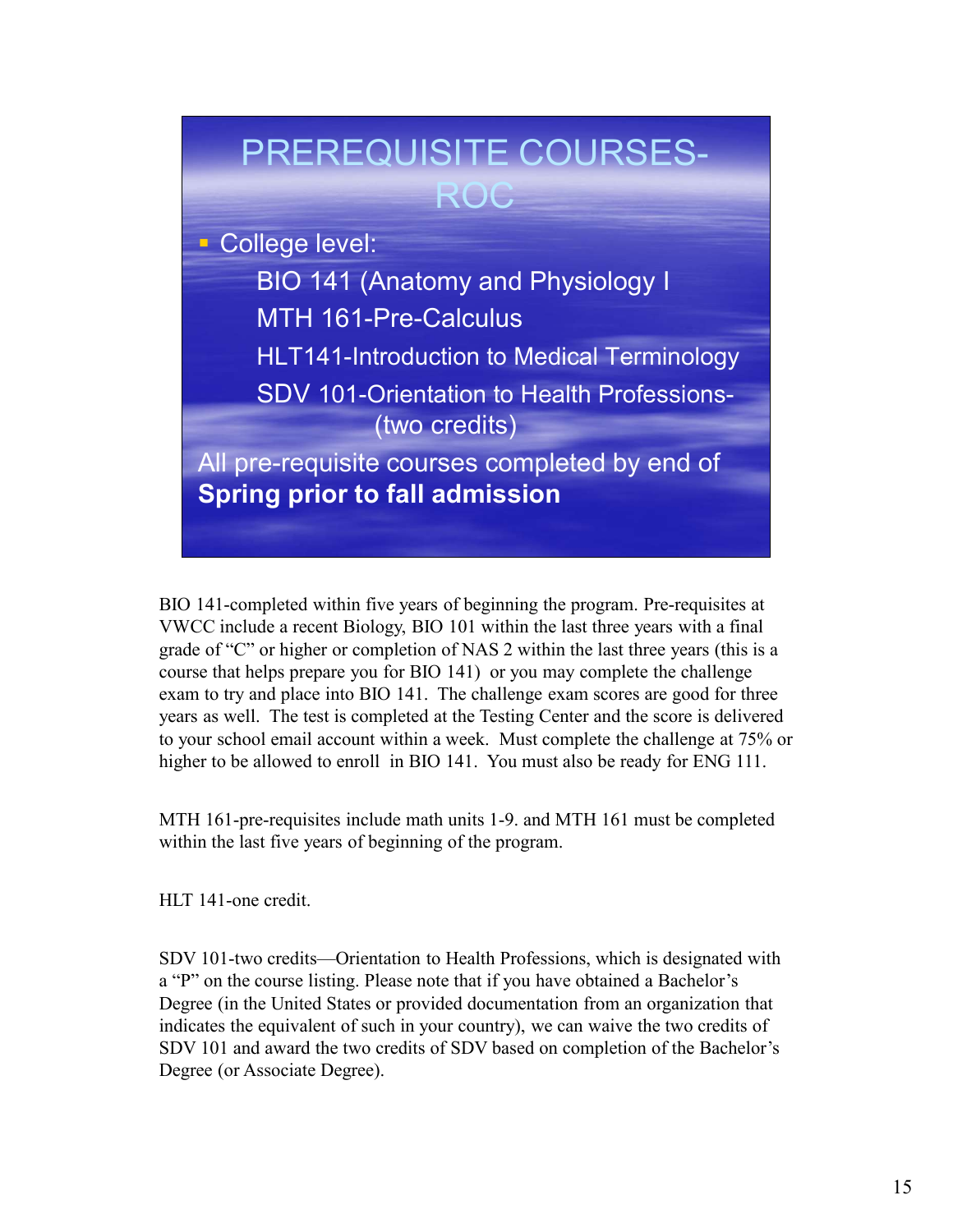

science course like Biology and Chemistry, college level BIO 141, MTh 161, HLT 141, SDV 101) must be completed by the end of spring prior to fall admission to qualify for the fall program. It is best to complete your prerequisites as early as possible---but the latest you have to complete them is Spring prior to fall admission. If you are accepted into the program lacking one of the prerequisites, your acceptance is contingent upon successful completion of the missing prerequisite by the end of spring semester.

Your cumulative GPA must be equal to or above a 2.5 by the end of Fall prior to spring deadline—if you have completed at least 12 credit hours of college credit. We will use the last place that you have attended and completed at least 12 credit hours of college credit and we will proceed in reverse chronological order. Don't forget that we will use the cumulative GPA from one Institution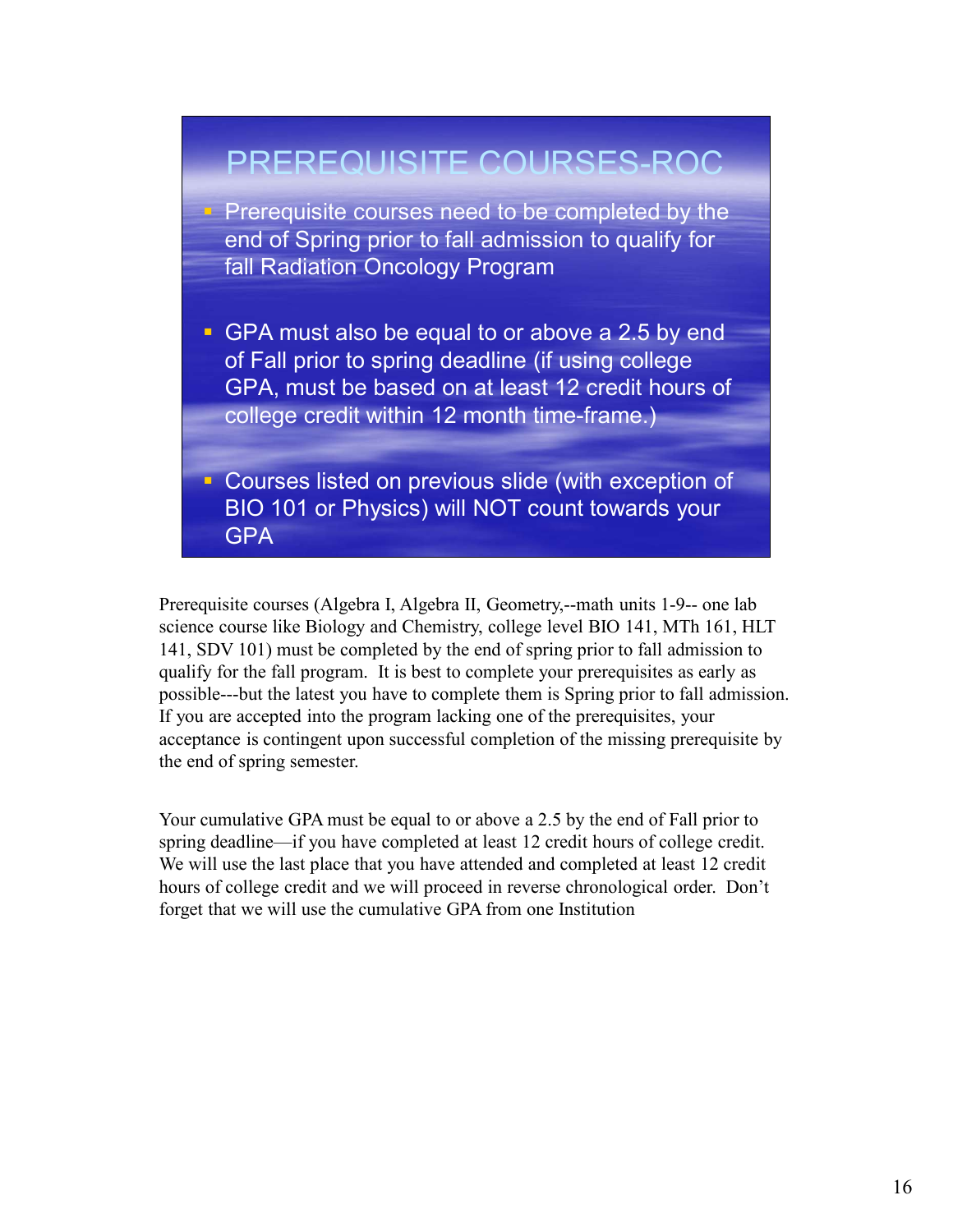

In addition to the pre-requisites there are career support classes that can be completed prior to entering the Radiography program.

Career support classes are classes within the curriculum that do not have the "ROC" prefix. This would include courses for instance like, ENG composition, PHI 220- Ethics, PSY 200/230 or SOC 200/215, . The support classes are listed on a later slide.

You are encouraged to complete some of the support classes prior to entering the program but it is not mandatory that you do so. Most of the applicants have completed some, if not all of the support classes. However, keep in mind that completion of the support classes do not guarantee you Admission into the program. If you will be Spring **High School graduate** or someone that has not completed any of the support classes, if accepted, you will take the courses as the curriculum is designed. The curriculum will be shown in a few slides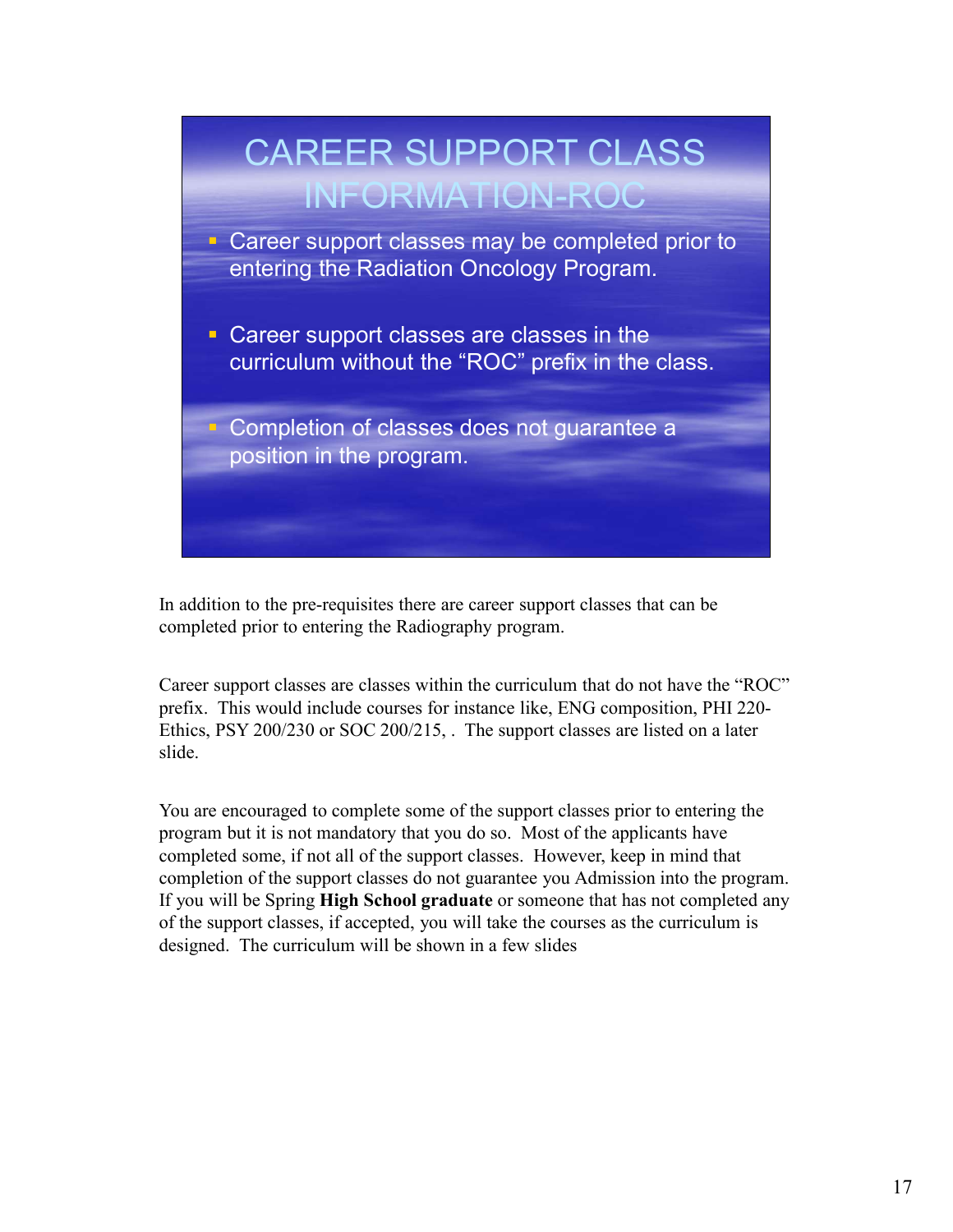|                                          |                |                | <b>ROC CURRICULUM</b>           |                                 |
|------------------------------------------|----------------|----------------|---------------------------------|---------------------------------|
| Fall-1 <sup>st</sup> year                |                | <b>Spring</b>  |                                 | <b>Summer</b>                   |
| <b>BIO 142</b>                           |                | <b>ENG 111</b> |                                 | <b>ROC 132</b>                  |
| <b>HLT 105</b>                           |                |                |                                 | PSY 230 or (PSY 200 or SOC 200) |
| <b>ROC 110</b>                           |                | <b>ROC 120</b> |                                 |                                 |
| <b>ROC 115</b>                           |                | <b>ROC 131</b> |                                 |                                 |
| <b>ROC 125</b>                           |                | <b>ROC 145</b> |                                 |                                 |
| <b>ROC 142</b>                           |                | <b>ROC 151</b> |                                 |                                 |
| Fall 2 <sup>nd</sup> year                |                |                |                                 |                                 |
|                                          | <b>ROC 231</b> |                | <b>Spring</b><br><b>ROC 232</b> | <b>ROC 243</b>                  |
|                                          |                |                |                                 |                                 |
| <b>ROC 121</b>                           |                |                |                                 |                                 |
| <b>ROC 141 ROC 242</b><br><b>PHI 220</b> |                |                |                                 | ROC 241 ROC 244                 |

ROC 125-Pre-Clinical Techniques (2 credits)

ROC 142-Patient Care in Oncology (2 credit)

#### Spring-

ENG 111-English Composition (3 credits) PSY 230 or PSY 200 or SOC 200 ROC 120 RADIATION ONCOLOGY/PATHOLOGY I (3 credits) ROC 131-CLINCIAL CLERKSHIP I (4 credits) ROC 145-QUALITY ASSURANCE (2 credits) ROC 151-Cross-sectional Anatomy (2 credits) ROC 110-INTRO TO RADIATION ONCOLOGY (2 credits)<br>ROC 115-Therapeutic Radiation Safety 2 credit<br>ROC 125-Pre-Clinical Techniques (2 credits)<br>ROC 124-Patient Care in Oneology (2 credit)<br>SPNI 111-English Composition (3 credits)

#### SUMMER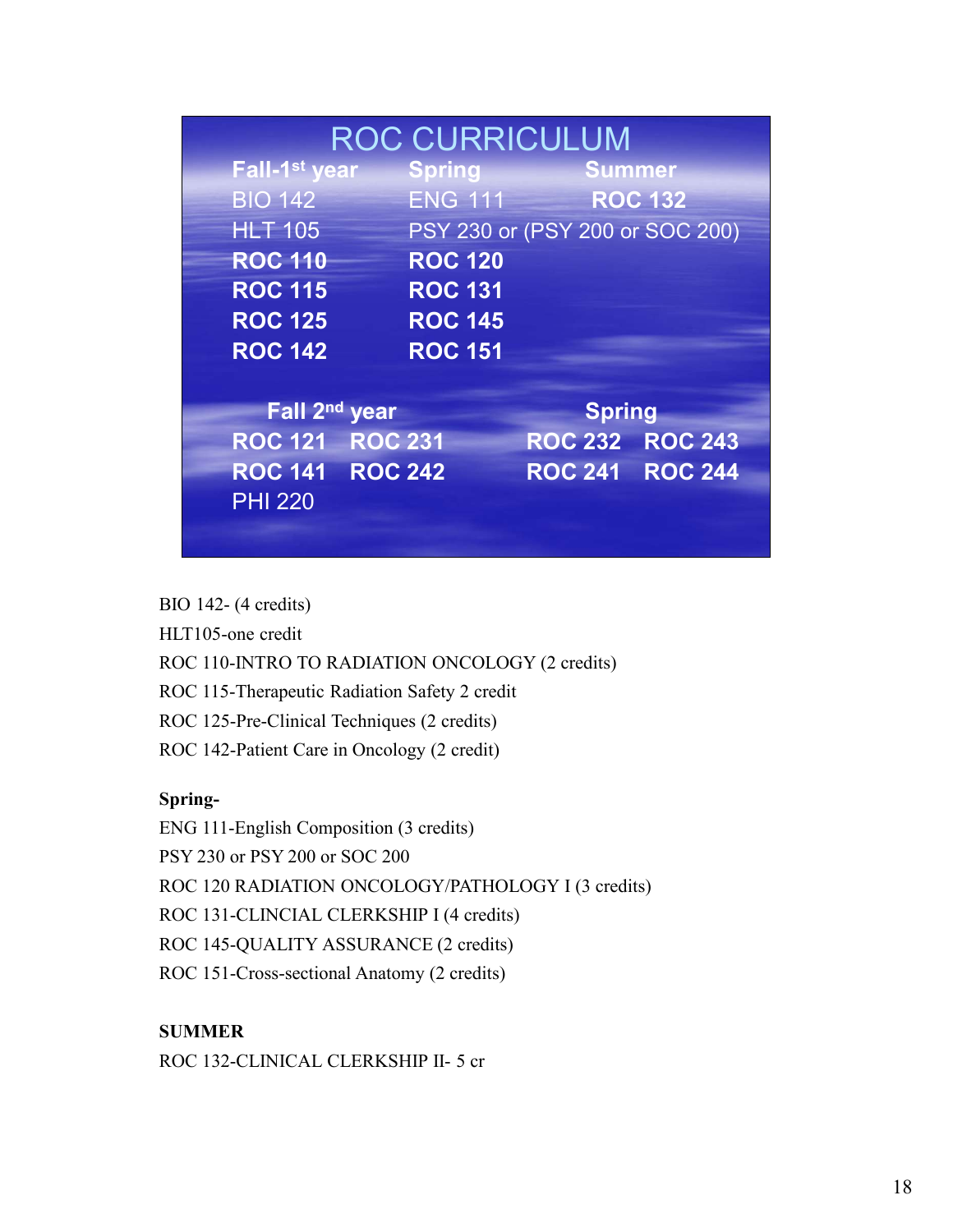#### **FALL**

ROC 121-RADIATION ONCOLOGY/PATHOLOGY II (3 credits) ROC 141 THERAPY PHYSICS I (2 credits) FALL<br>ROC 121-RADIATION ONCOLOGY/PATHOLOGY II (3 credits)<br>ROC 141 THERAPY PHYSICS I (2 credits)<br>ROC 231- CLINICAL CLERKSHIP III (5 credits)<br>ROC 242-CLINICAL RADIOBIOLOGY (2 credits)<br>PHI 220-(3 credits) ROC 242-CLINICAL RADIOBIOLOGY (2 credits) PHI 220-(3 credits)

#### SPRING

ROC 232-CLINICAL CLERKSHIP IV (5 credits) ROC 241-THERAPY PHYSICS II (2 credits) ROC 243-DOSIMETRY-(2 credits) ROC 244-PROFESSIONAL SEMINAR (3 credits)

In addition to the pre-requisites there are career support classes that can be completed prior to entering the Radiography program.

Career support classes are classes within the curriculum that do not have the "ROC" prefix. This would include courses for instance ENG composition, PHI 220, PSY 200/230 or SOC 200, HLT 105 and –provided you have complete the pre-req. for this course. The support classes are listed on a later slide.

You are encouraged to complete some of the support classes prior to entering the program but it is not mandatory that you do so. Most of the applicants have completed some, if not all of the support classes. However, keep in mind that completion of the support classes do not guarantee you Admission into the program. If you will be 2020 High School graduate or someone that has not completed any of the support classes, if accepted, you will take the coursed as the curriculum is designed. The curriculum will be shown in a few slides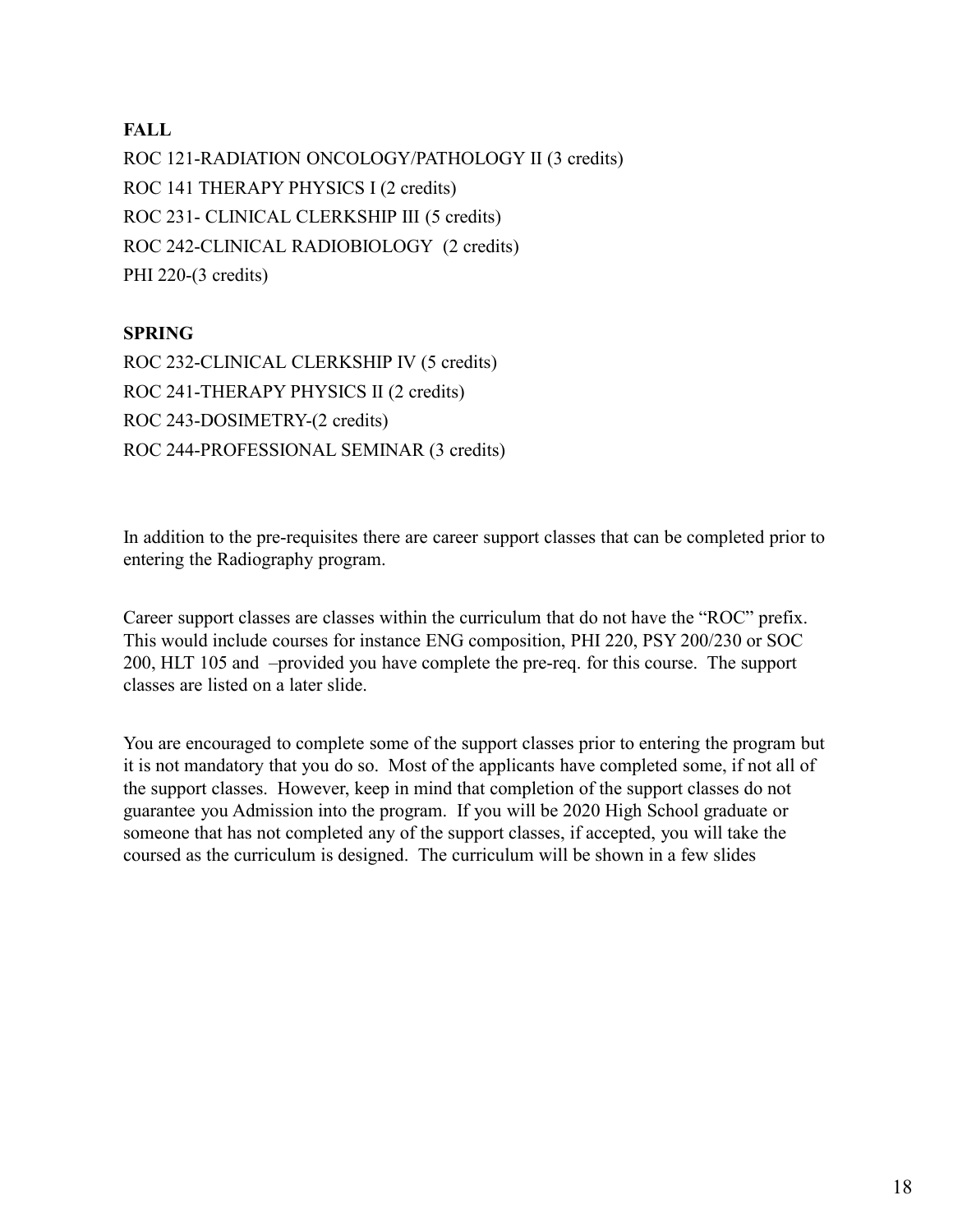## ROC CLASSES

### FALL

- **ROC 110-INTRO TO RADIATION ONCOLOGY** ROC CLASSES<br>
FALL<br>
• ROC 110-INTRO TO RADIATION ONCOLOGY<br>
• ROC 115-THERAPEUTIC RADIATION SAFETY<br>
• ROC 125 - PRECLINICAL TECHNIQUES<br>
• ROC 142-PATIENT CARE IN ONCOLOGY<br>
SPRING
- **ROC 115-THERAPEUTIC RADIATION SAFETY**
- 
- **ROC 142-PATIENT CARE IN ONCOLOGY**

#### SPRING

**ROC 120 RADIATION ONCOLOGY/PATHOLOGY I ROC 131-CLINCIAL CLERKSHIP I** 

- 
- **ROC 145-QUALITY ASSURANCE**
- **ROC 151-CROSS SECTIONAL ANATOMY**

Courses are delivered through a variety of methods:

Canvas-distance learning

Collaborate-web based lecture where the student signs on at home and experiences the class "real-time"

Compressed video-VWCC transmits several courses to NoVA via compressed video

Classroom-student is in face to face environment

For information regarding course content, please contact Ms. Conner, Program Director for ROC at 540-857-6104

The clinic components are in each of the locations such as the oncology sites in and around Roanoke and in Northern Virginia, the clinical sites would be located in and around NOVA. Please see earlier slide in regards to clinical locations.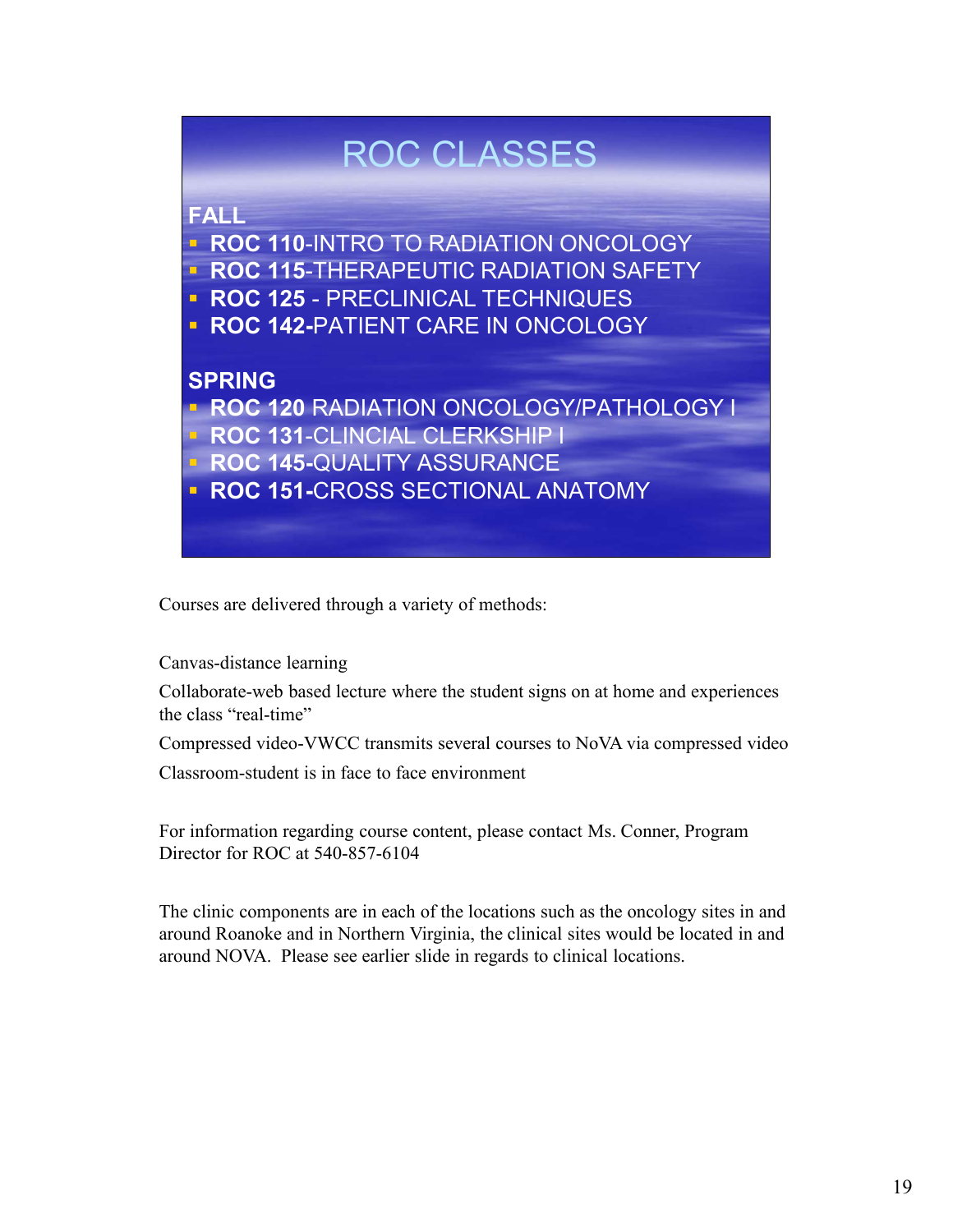## ROC CLASSES

SUMMER:

**ROC 132-CLINICAL CLERKSHIP II** FALL: ROC CLASSES<br>
SUMMER:<br>
• ROC 132-CLINICAL CLERKSHIP II<br>
FALL:<br>
• ROC 121-RADIATION ONCOLOGY/PATHOLOGY II<br>
• ROC 231-CLINICAL CLERKSHIP III<br>
• ROC 242-CLINICAL RADIOBIOLOGY<br>
• ROC 232-CLINICAL CLERKSHIP IV<br>
• ROC 232-CLINICA ROC CLASSES<br>
ROC 132-CLINICAL CLERKSHIP II<br>
FRLL:<br>
ROC 121-RADIATION ONCOLOGY/PATHOLOGY II<br>
ROC 241-CLINICAL CLERKSHIP III<br>
ROC 242-CLINICAL CLERKSHIP III<br>
ROC 242-CLINICAL CLERKSHIP IV<br>
ROC 244-THERAPY PHYSICS II<br>
ROC 244

- **ROC 121-RADIATION ONCOLOGY/PATHOLOGY II**
- **ROC 141-THERAPY PHYSICS I**
- 
- 

SPRING:

**ROC 232-CLINICAL CLERKSHIP IV**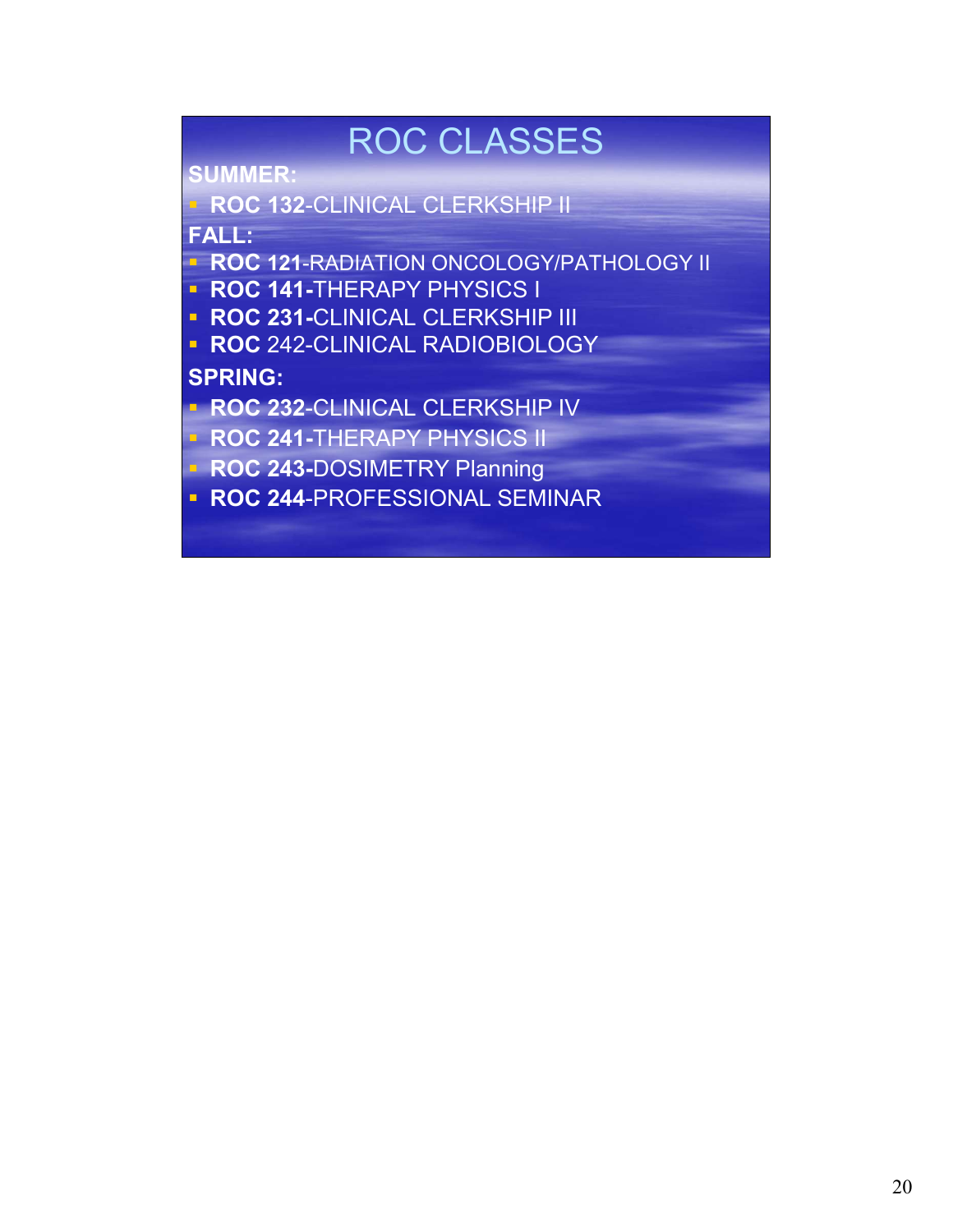

BIO 142-Anatomy and Physiology II—must be completed with in the last five years of beginning the program

ENG 111—sometimes listed at ENG 101/102 at other institutions—will transfer in as 111 and 112----provided the course covered composition ----is offered on campus and Distance Learning.

HLT 105-CPR-1 credit can be obtain by completing HLT 105 and this will allow you to be certified in Health Care Provider CPR. If you are certified in the required CPR, we will be able to use a copy of your CPR card to equate to this one credit course.

PHI 220-Ethics

PSY 200/230 or SOC 200

Support classes must be completed with a final grade of "C' or higher to fulfill the course requirement.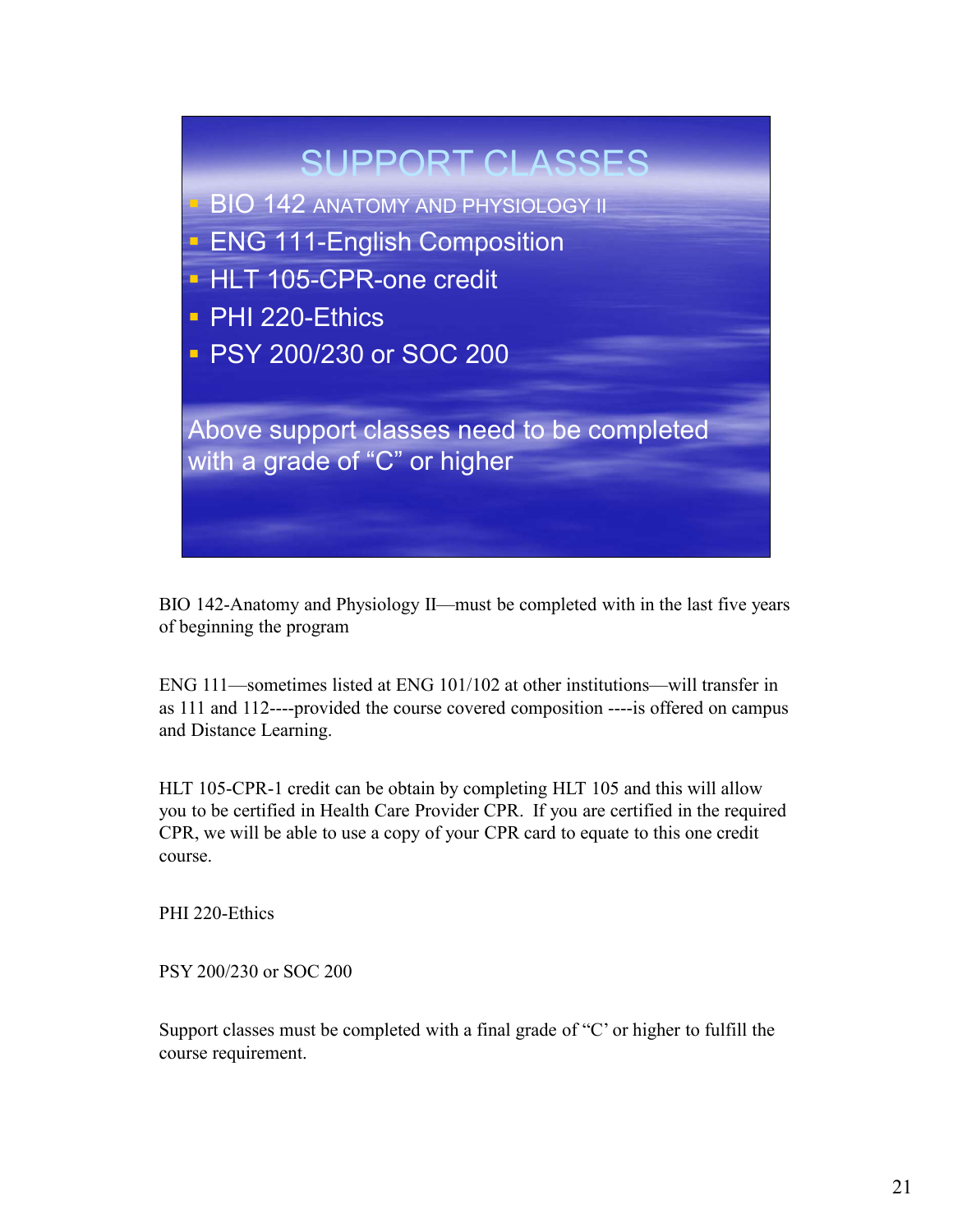

This is a typical schedule of the first semester of the Radiation Oncology program. You will have classes on Tuesday and you will typically not have a clinical component the first semester. Once again classes and clinical times can vary, but this will give you some idea of when the classes are typically offered.

If you are accepted in the Fall program, you will receive your fall schedule at orientation which is held at the beginning of the Fall semester.

It is recommended that if you are accepted into the program, that you do plan to limit your work hours because of the demands of the curriculum.

The clinical component for the Spring semester will potentially be Tuesday and Thursday during the semester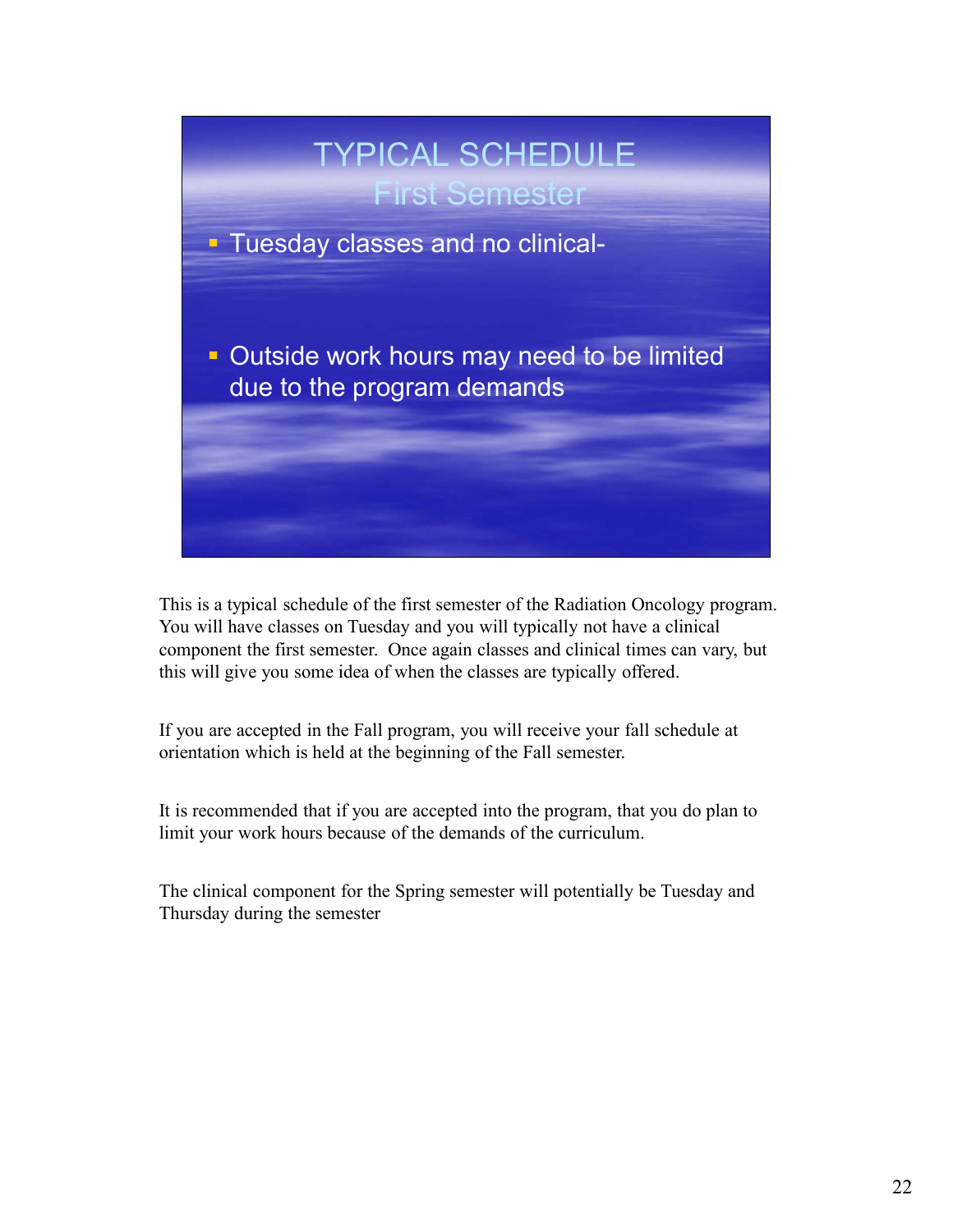

The process of application---once again the deadline is March 15 and all items must be at VWCC on or before that date.

The process includes completing a VWCC application—this includes the NOVA applicants as well, and indicating pre-ROC on your program of interest. Joint Venture site application at NOVA is required. Also, need to complete the program application, official High School transcripts, a copy of your GED scores, if applicable. Remember if you obtained a GED and completed at least through 9<sup>th</sup> grade of High School, we will need both the GED scores and an official HS transcript. We also need official HS transcripts if you have obtained advanced degrees. We need official transcripts from all colleges attempted, except VWCC and other Va Community Colleges. It is best for the above to arrive in one envelope to the HTIO. The two letters of recommendation may be sent separately but must arrive by the application deadline of March 15.

We do encourage you to **apply early** to the program, not because priority is given because none is given for early application—but it allows us a chance to review your academic file and offer course suggestions.

Once your academic file is complete, you'll receive the Advising letter that I have previously mentioned. The Advising Letter will verify your pre-requisites, your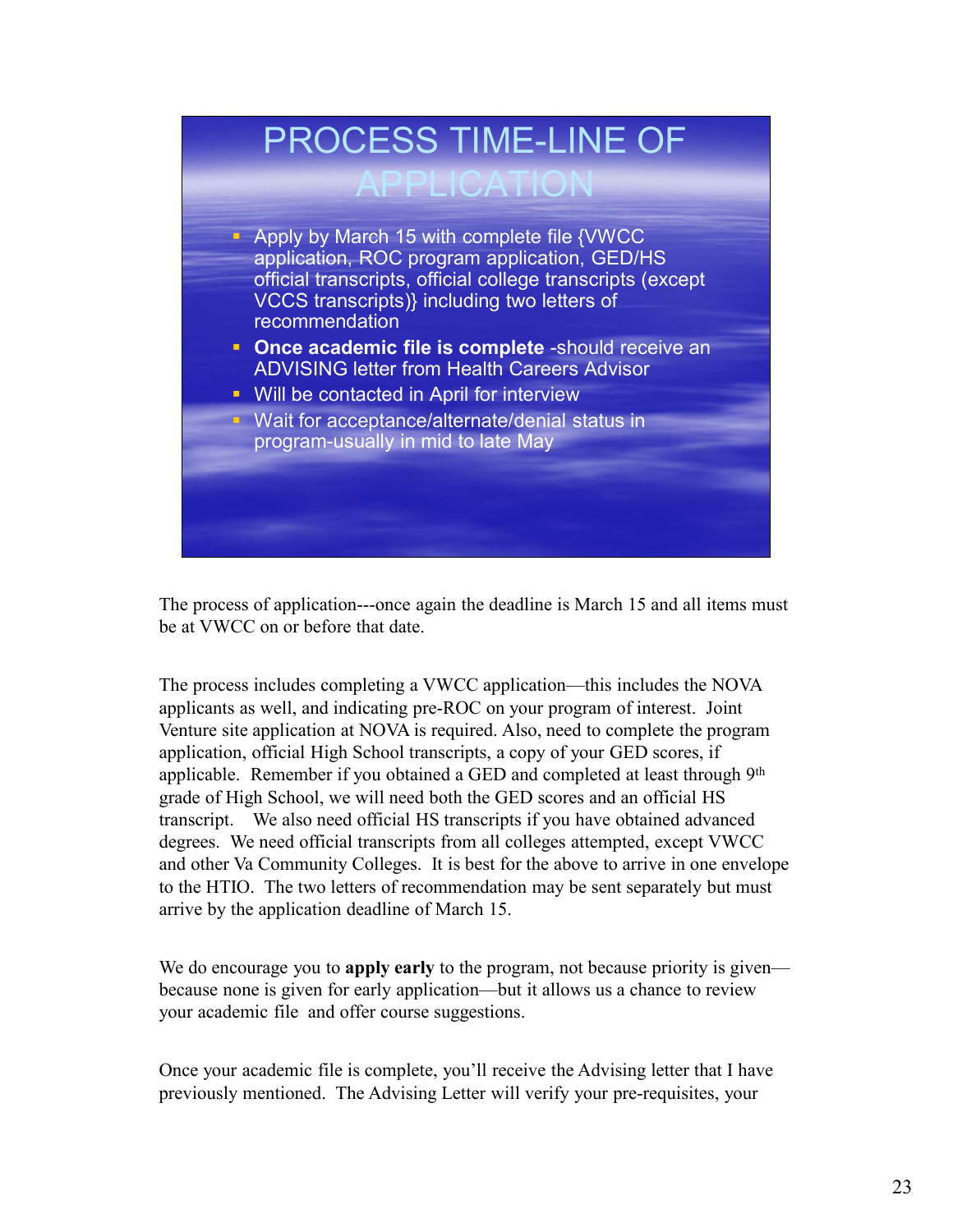cumulative GPA at point of application, and college courses, if applicable, that can be utilized in the ROC curriculum. If you've applied from May after March 15 deadline-December prior to spring deadline---we will update your records in February in regards to courses completed in the Fall semester and what your cumulative GPA is after the Fall semester and what courses you are currently enrolled in for the Spring semester. If your GPA is above a 2.5 and you have completed or are currently enrolled in any missing prerequisites for Spring, we'll send you a letter regarding the next step in the process. If your GPA is below 2.5 or you are missing prerequisites for Spring, or we are missing your letters of recommendation, we'll send you a letter in January informing you of your ineligibility to be considered for the program and indicate the reasons why.

If you applied between May (year before consideration) and January prior to fall admission, we will need updated your college transcripts if you have been attending a non-VCCS. Once your academic file is updated, you should receive a letter usually in April, regarding the next step in the process. This would be the interview with the Program Director or faculty members, on the VWCC campus—the NOVA applicants are generally interviewed at the NOVA site. These interviews usually take place in late April and May. The interview letter will be mailed after completion of the VPT math evaluation or equivalent.

After everyone who is eligible has completed the last two steps, the Admissions Committee will meet to select the students coming into the program. You will receive a letter informing you of our status into the program—typically in May.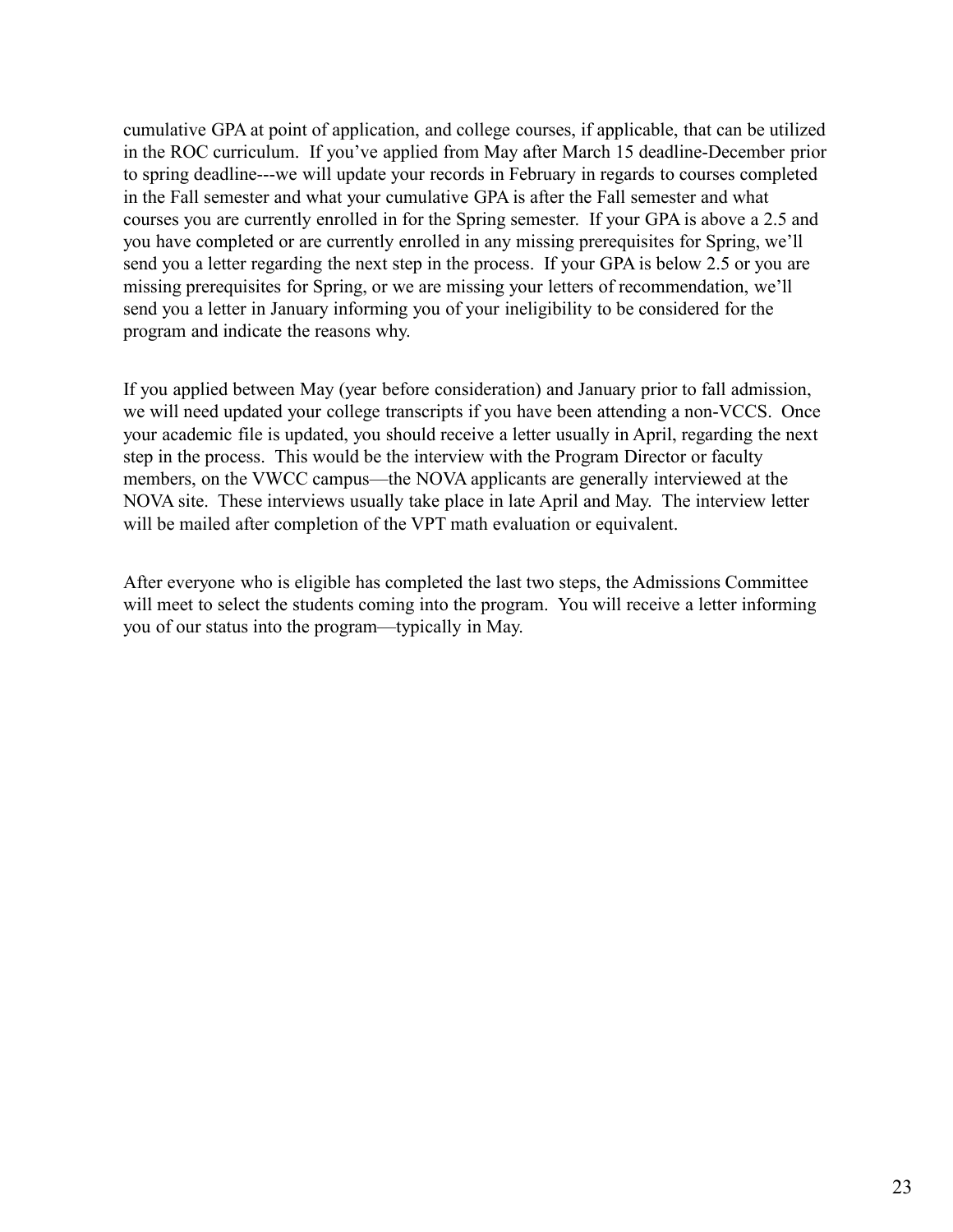

If you are accepted into the program, you'll need to return the acceptance forms to HPIO. If you are placed on the alternate list, you'll need to return the alternate acceptance form. If someone we've accepted into the program, declines their position, then we go to the prioritize alternate list and offer the next person a seat in the upcoming class.

If you are accepted into the program, usually at the end of the May, you'll receive the orientation packet. The orientation packet will include your medical form that must be completed, information regarding how to obtain your criminal background check, the appropriate type of CPR required and information regarding fees due at orientation and where to obtain your uniforms and etc.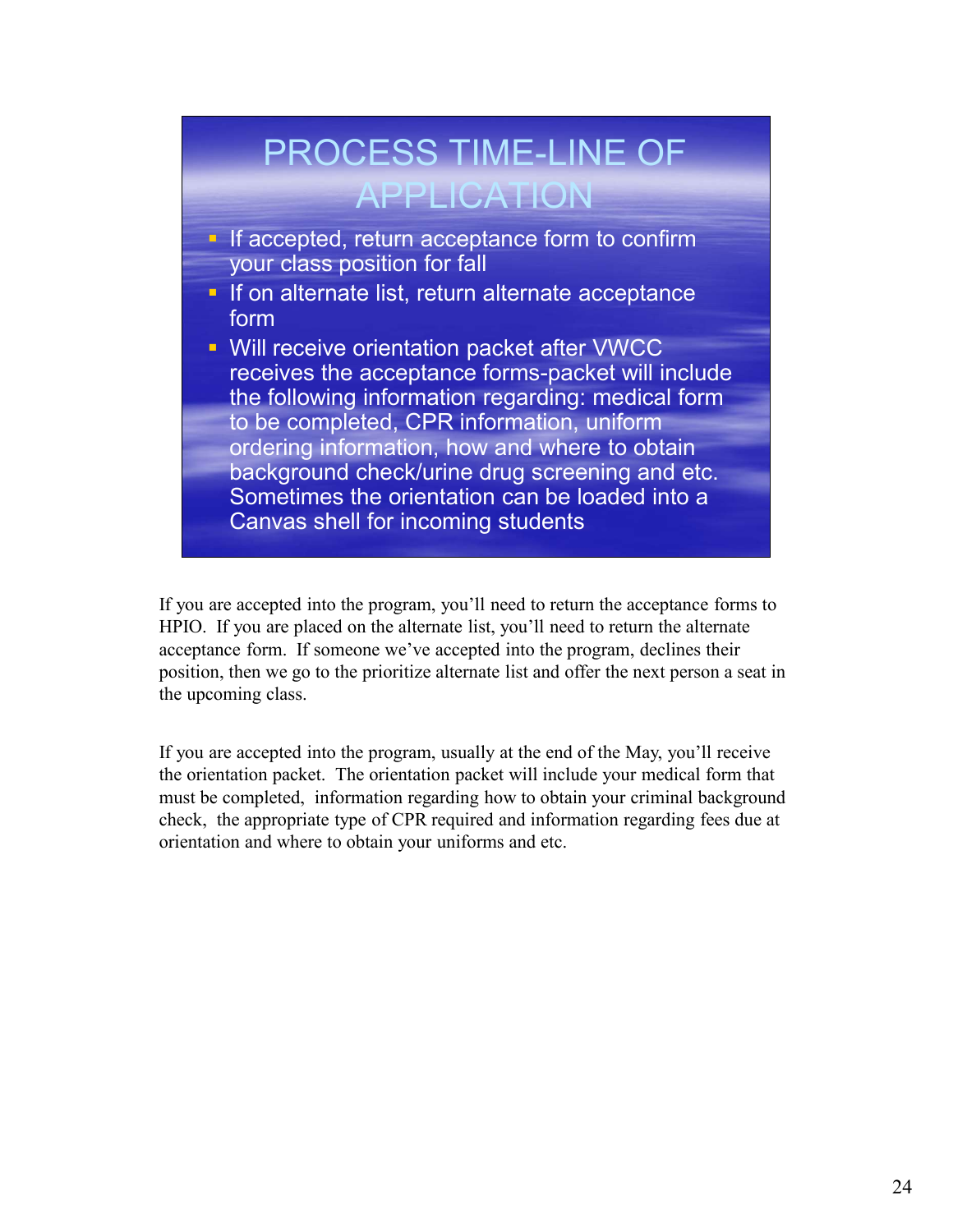## ESTIMATED COST OF ROC PROGRAM

Tuition based on 72 credit hours at \$178.49 per credit hour for in-state students (\$12,851.28-you are encouraged to check the VWCC website for updated tuition rates.)

Books (For Radiation Oncology only)-\$700.00

Program Fees-\$240.00

Physical/CPR/Hepatitis B/Background check- \$675.00

Uniforms-\$300.00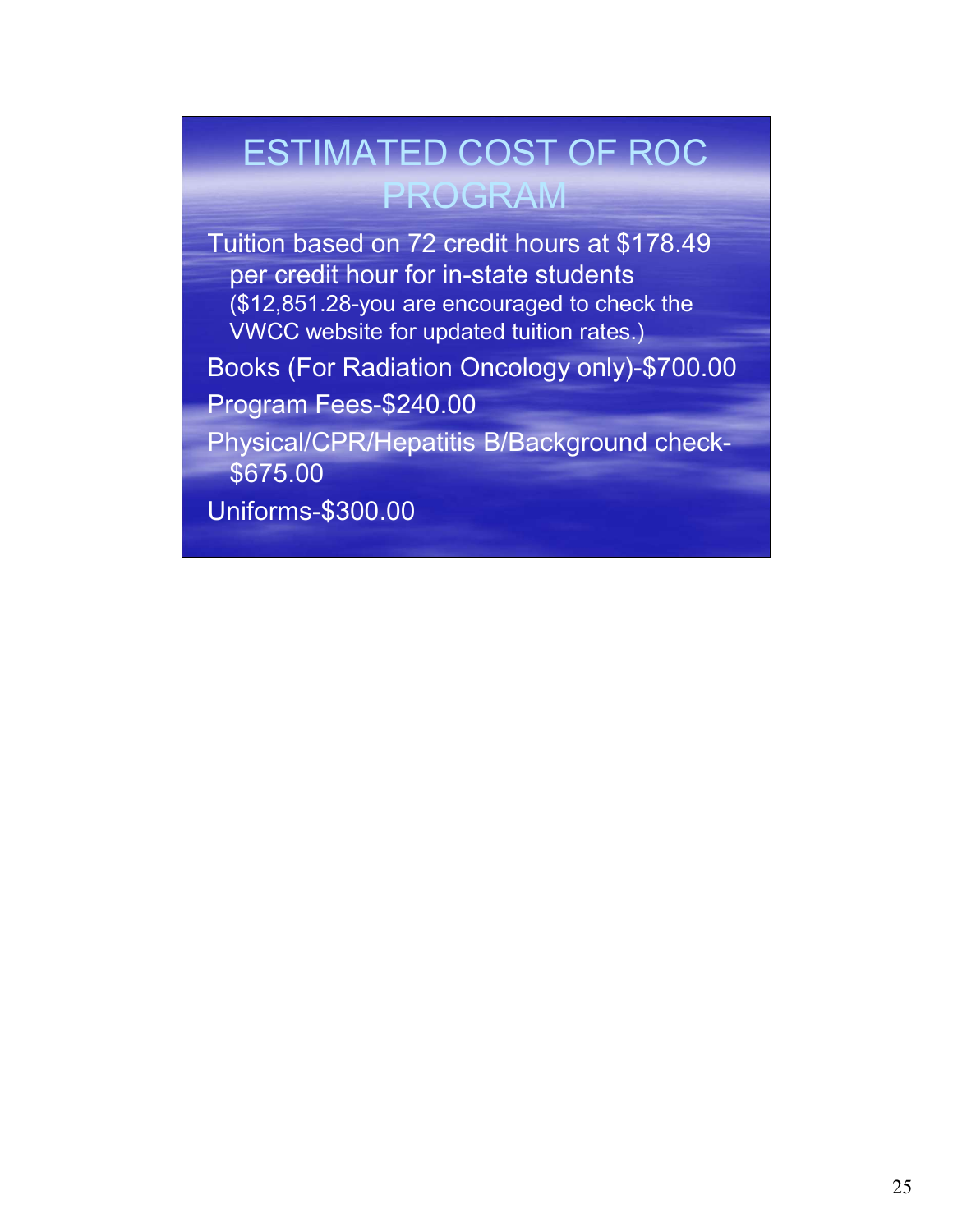

We admit ten students into the program for fall at each site. The admittance is based on the strength of your pre-requisite grades which include Algebra I and II, Geometry, math units 1-9, and two lab science and college level BIO 141, HLT 141, MTH 161, SDV 101. It is includes your cumulative GPA and the interview with the program director or faculty members and the two letters of recommendation. We also look at your math scores and if you have any previous health care experience. Each of the above items is ranked and the top ten to twelve students are offered a position into our class at each site (VW and NoVA)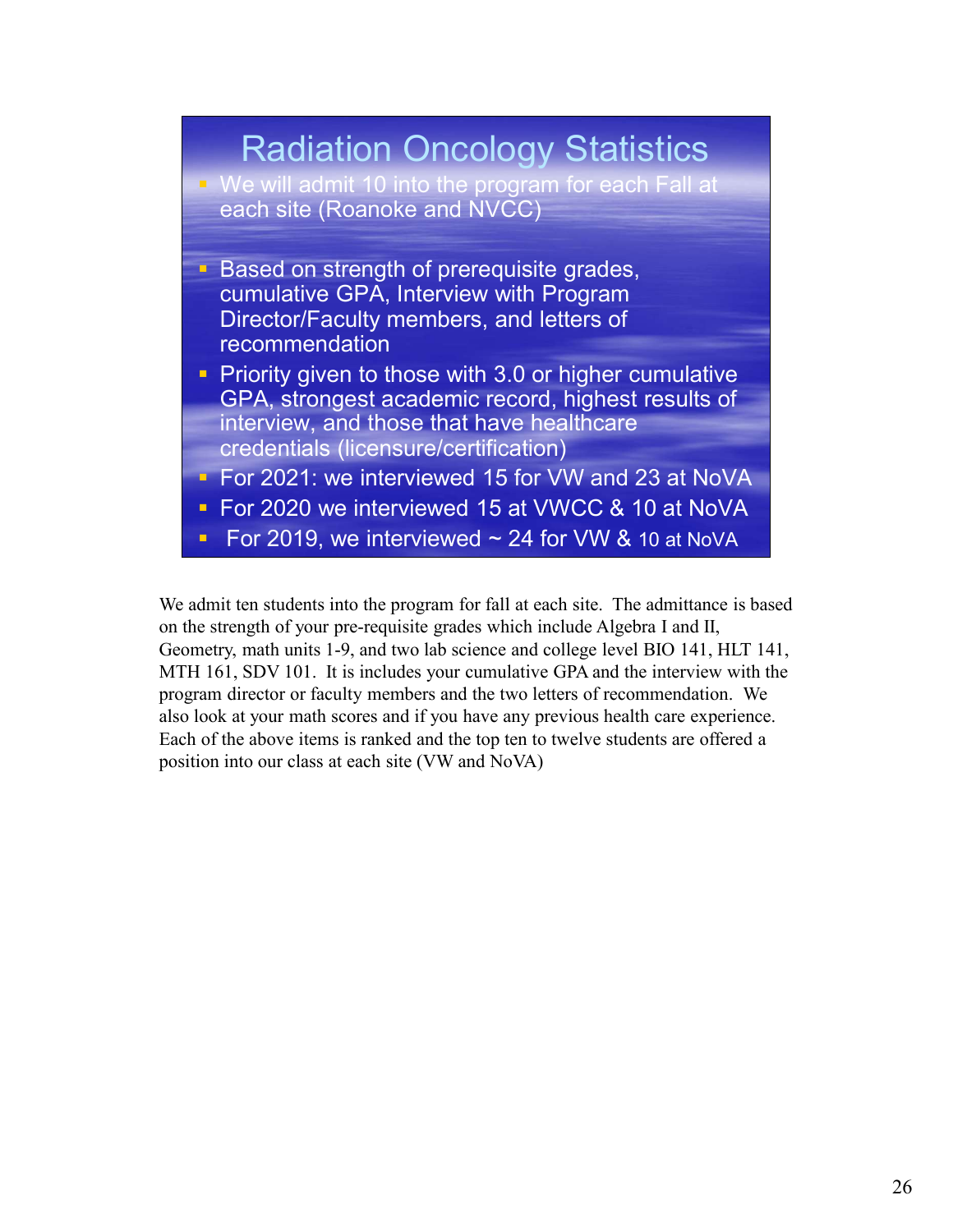# REQUIREMENTS FOR

### REAPPLICATION

Submit application for next fall program-increase academics/professional knowledge to be more competitive

Go through application process again—interview with Program Director/Faculty members, submit two new letters of recommendation

Submit updated transcripts after each semester (non-VWCC students or VCCS students) and send to my attention at the VWCC address.

Note additional pre-requisite requirements for Fall 2020, if any.

If you have applied to the fall program and you were not accepted, you are encouraged to reapply to the following fall program. To do this you would need to submit a new Oncology program application, we would not need transcripts that you have already submitted, except for updated one if applicable. You would also need to submit a new application for fall program and you could increase your chances by strengthening your academics and knowledge of the profession, if you felt that was an area that was lacking and increasing your math skills if you felt they were lacking as well. You will need to submit two new letters of recommendation—they can be from the same people—but often in one year, duties and responsibilities change and we would like to be aware of this additional information. You will repeat the application process, of going through the interview with the Program Director or faculty members for the following year.